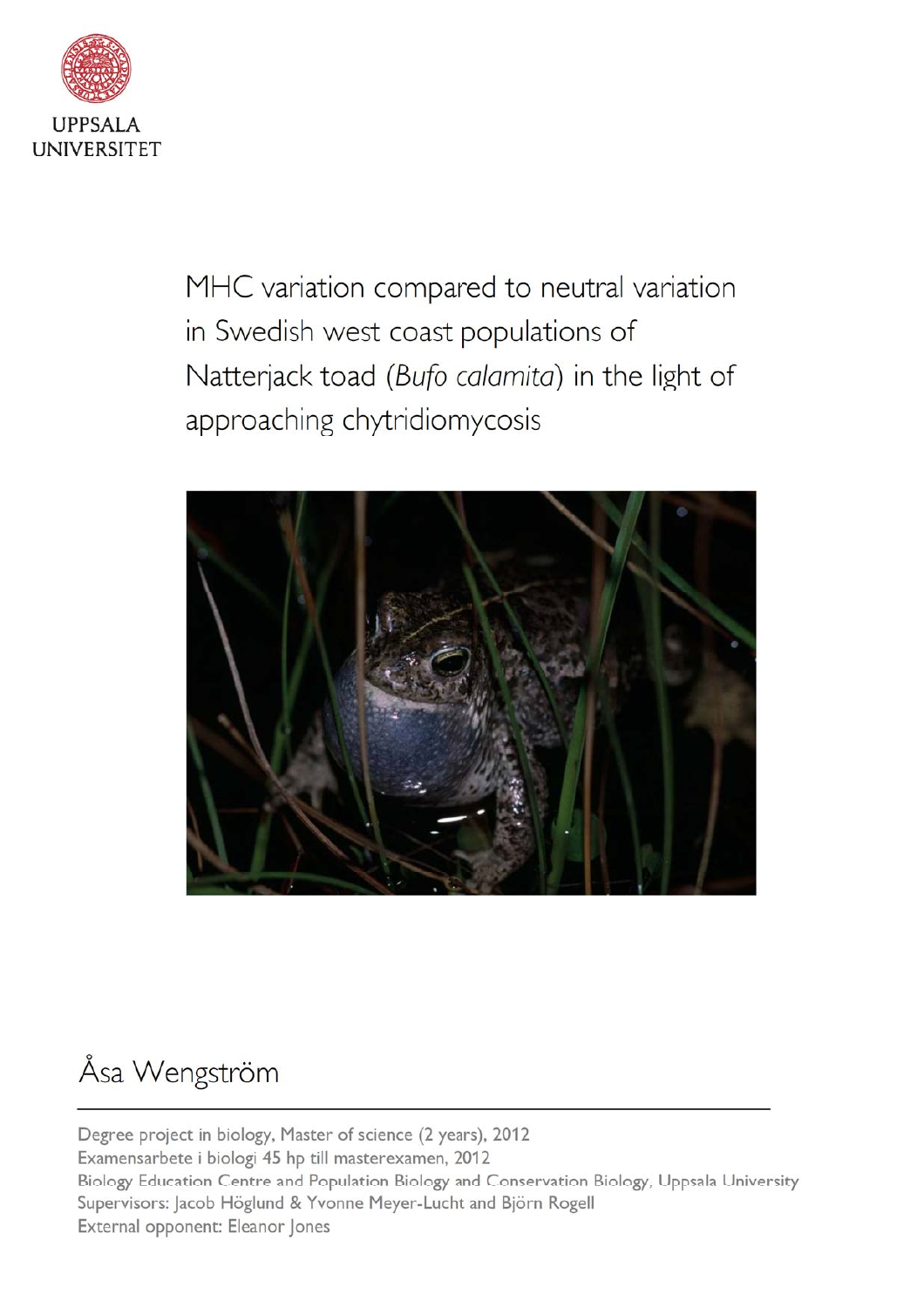# Summary

Amphibians have been declining world-wide for the last three decades and despite a lot of effort the downtrend continues. A third of the 6000 known amphibian species are threatened or extinct; for another quarter the situation is unknown. In the light of these great population declines in amphibians the causes for this decline are very important to understand.

The fungal disease chytridiomycosis is one among many proposed causes to this decline. Originating from Africa, this disease has spread over the world since the early '90s, and infected populations on all continents where amphibians are present. The effect of the disease differs significantly among species and populations, ranging from mass die-offs in some populations to no observable effects in others. One of the causes for this is genetic differences in the major histocompatibility complex (MHC) – a gene complex involved in the vertebrate's immune defence.

In the light of the recent arrival of this disease to Sweden, I evaluated the MHC class II variation of the *Bufo calamita* (natterjack toad) populations on the west coast. These isolated populations are known to have low neutral genetic variation but there have been no studies on the adaptive genetic variation. In the seven investigated populations I found only two alleles, indicating that the adaptive genetic variation is also low. These two alleles were found in all populations, although in one population there was only one heterozygous individual, indicating that this population might be on its way to fixation for one allele. Of the two alleles, one was previously not described and thus contributed to the known diversity of MHC class II in the natterjack toad. The Swedish toads had even lower MHC variation compared to isolated British populations – two alleles compared to five in a lower number of individuals from two regions in the UK. No correlation of neutral genetic variation and MHC variation among the populations was found.

It became clear in this study that the reduced genetic variation in the Swedish natterjack toads is not restricted to the neutral markers. Variation at the MHC marker was likewise very low, but not correlated with neutral genetic variation. However, I found evidence for positive selection acting on the MHC gene and thus maintaining the little diversity there is. Moreover, one of the identified Swedish MHC alleles might be advantageous in terms of the chytridiomycosis disease, as that allele was strikingly frequent in individuals from infected British populations.

With amphibian populations declining all around the world, there is a great need for more knowledge. This is my contribution.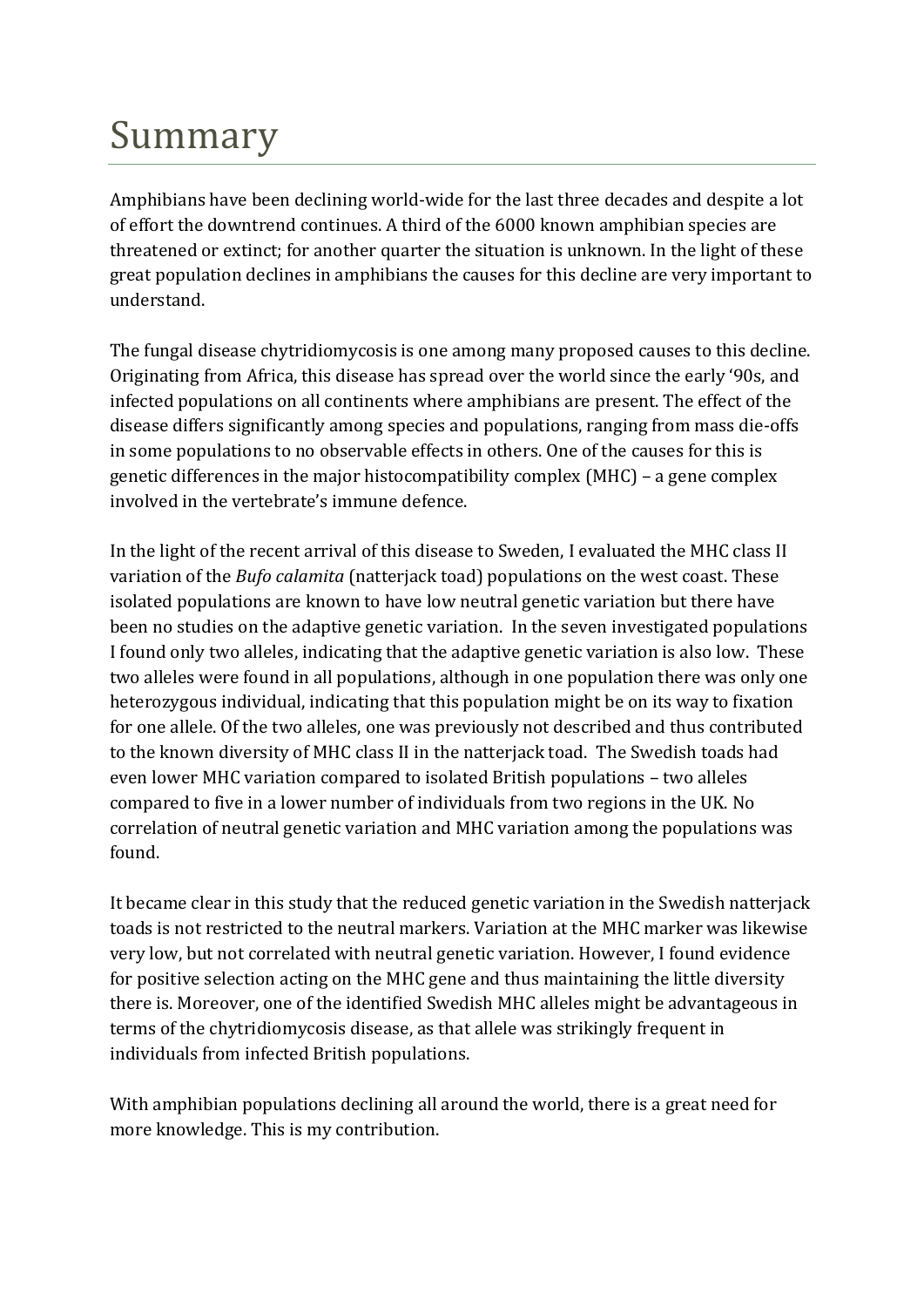#### **Table of contents**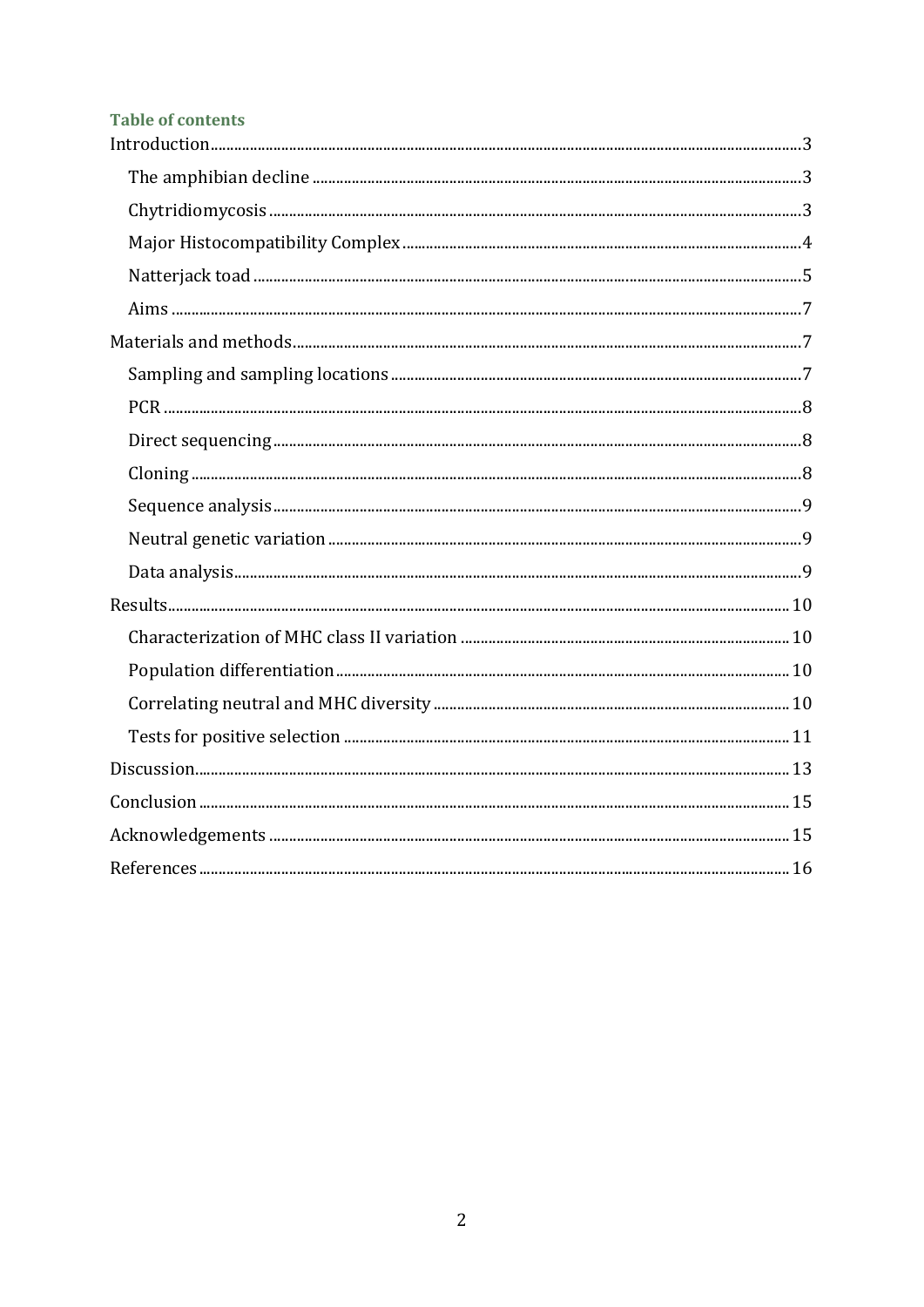## <span id="page-3-0"></span>Introduction

#### <span id="page-3-1"></span>*The amphibian decline*

It is well known that we humans are affecting the Earth we live on, and that many of the species we share the planet with are declining is a sad truth. One of the most affected taxa is the amphibians which have suffered serious declines during the recent decades (Stuart *et al.*, 2004). The decline was first revealed in the '70s with mass mortalities reported in USA (e.g. Bradford, 1991) and rapid population declines recorded in, for example Australia (Laurance *et al*., 1996), USA (Sherman and Morton, 1993), and the UK (Beebee, 1977), but is now seen in every continent where amphibians are present (Stuart *et al.*, 2004). Today 32 % of the over 6 000 known amphibian species are globally threatened or extinct, and for a quarter of the total number the situation is unknown (Beja *et al*., 2011).

However, while the exact causes and extent of the decline in every specific region has been disputed (e.g. Pimenta *et al.*, 2005, Pounds *et al*., 2006a, Mendelson *et al*., 2006) the major conclusion is accepted: Amphibian populations are declining rapidly.

Among the suggested causes for this decline we find habitat loss, environmental change, UV-radiation, and pathogens (Beebee and Griffiths, 2005) – many caused or aggravated by human activity. Since the decline is global, scientists have searched for a world-wide explanation (Barinaga, 1990), but so far none has been found. It has been argued that it is unlikely that a single factor exists (Blaustein and Kiesecker, 2002). However, one identified factor linked to the decline of a large number of amphibian species is the rapidly spreading disease chytridiomycosis (Daszak *et al.*, 2003), caused by the fungus *Batrachochytrium dendrobatidis* (Bd, described by Longcore *et al.*, 1999).

#### <span id="page-3-2"></span>*Chytridiomycosis*

The fungal disease chytridiomycosis was first found in the rain forests of Australia (1993-1994) and Central America (1996-1997) and described by Berger *et al*. (1998). It is an epidermal disease causing the outermost layer of the skin in the infected area to be altered and this may be the direct cause for the individual's death as it severely affects the skin breathing in the amphibian (Voyles *et al*., 2009).

The disease has been proposed to originate in Africa (Weldon *et al*., 2004), spreading over longer distances by collectors moving infected specimens and equipment, including, for example, boots. In addition to the native Africa and early studies in Central America and Australia, the fungus is also present in North America (e.g. Muths *et al*., 2003), South America (Hanselmann *et al.*, 2004), and Europe (e.g. Bosch *et al*., 2001). During the last years it has been reported in Asia (Savage *et al*., 2012), and is thus present on all continents with amphibians. In the spring of 2010, it reached Sweden (Lundquist and Rudbeck, 2010).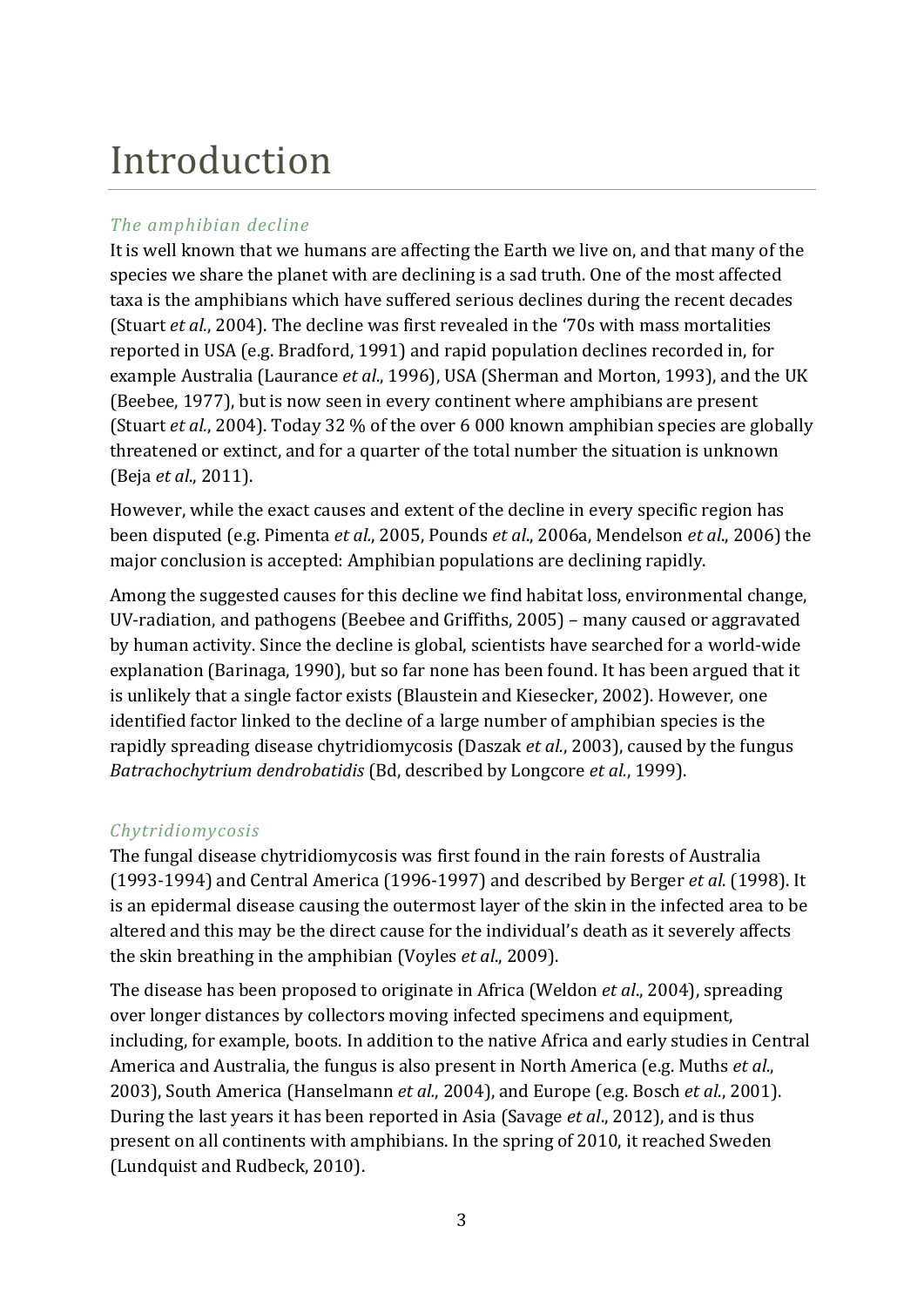Even though chytridiomycosis has been proved to be closely linked to amphibian decline (Daszak *et al*., 2003) and proposed to be one of the major causes for amphibian population decline, the fungus causing the disease is found in both healthy and declining populations (e.g. May *et al*., 2011). Outbreaks of the disease seem to be dependent on environmental factors (James *et al*., 2009), such as temperature, as investigated by Pounds *et al*. (2006b) in South and Central America, where population disappearances were closely linked to years with increased temperatures.

Apart from the environmental factors influencing the disease progression, the individual's immune system plays a vital part in coping with pathogens. How the genetically dependent part of this complex system is acting in the case of chytridiomycosis is not known, but it is proposed that the second class of the major histocompatibility complex is involved (Richmond *et al*., 2009) and this is thought to be an important research area in the light of the approaching disease and declining amphibian populations.

#### <span id="page-4-0"></span>*Major Histocompatibility Complex*

The major histocompatibility complex (MHC) is involved in an organism's immune defence and contains primarily two classes; the class I that binds and presents antigens derived from intracellular pathogens like viruses or cancer-infected cells, and the class II that corresponds to extracellular pathogens like bacteria or fungi (Piertney and Oliver, 2006). When coming across a pathogen that fits into the molecule it binds, it is transported to the surface and thus the immune defence is activated. While some parts of the MHC molecule are much conserved and are therefore under strong selection, (because these parts are responsible for the form and structure of the molecule), other parts show high levels of variation (Klein, 1986).

Due to its function in the immune system, the more variation found at the part of the molecule where the antigen is displayed (the peptide binding region, PBR), the more pathogens can be recognized and fought by the individual's immune system. Thus the parts of the molecule coding for these PBRs are proposed to be under strong diversifying selection, and the MHC has the most variable functional genes that have been described in vertebrates (Piertney and Oliver, 2006).

Exactly how the selective pressure is acting on the alleles with different PBRs is disputed (De Boer *et al*., 2004¸ van Oosterhout, 2009): heterozygote advantage (Doherty and Zinknagel 1975) rare-allele-advantage (Takahata & Nei, 1990), and host-pathogen coevolution (Borghans *et al*., 2004) have all been proposed. Another explanation could be disassortative mating preferences (Penn and Potts, 1999), as the famous t-shirt experiment showed (Wedekind *et al*., 1995) where male human students slept in t-shirts overnight and female students scored the t-shirts depending on how attractive they found the smell. It showed that the females were more likely to approve of the smell of men whose MHC was dissimilar to their own.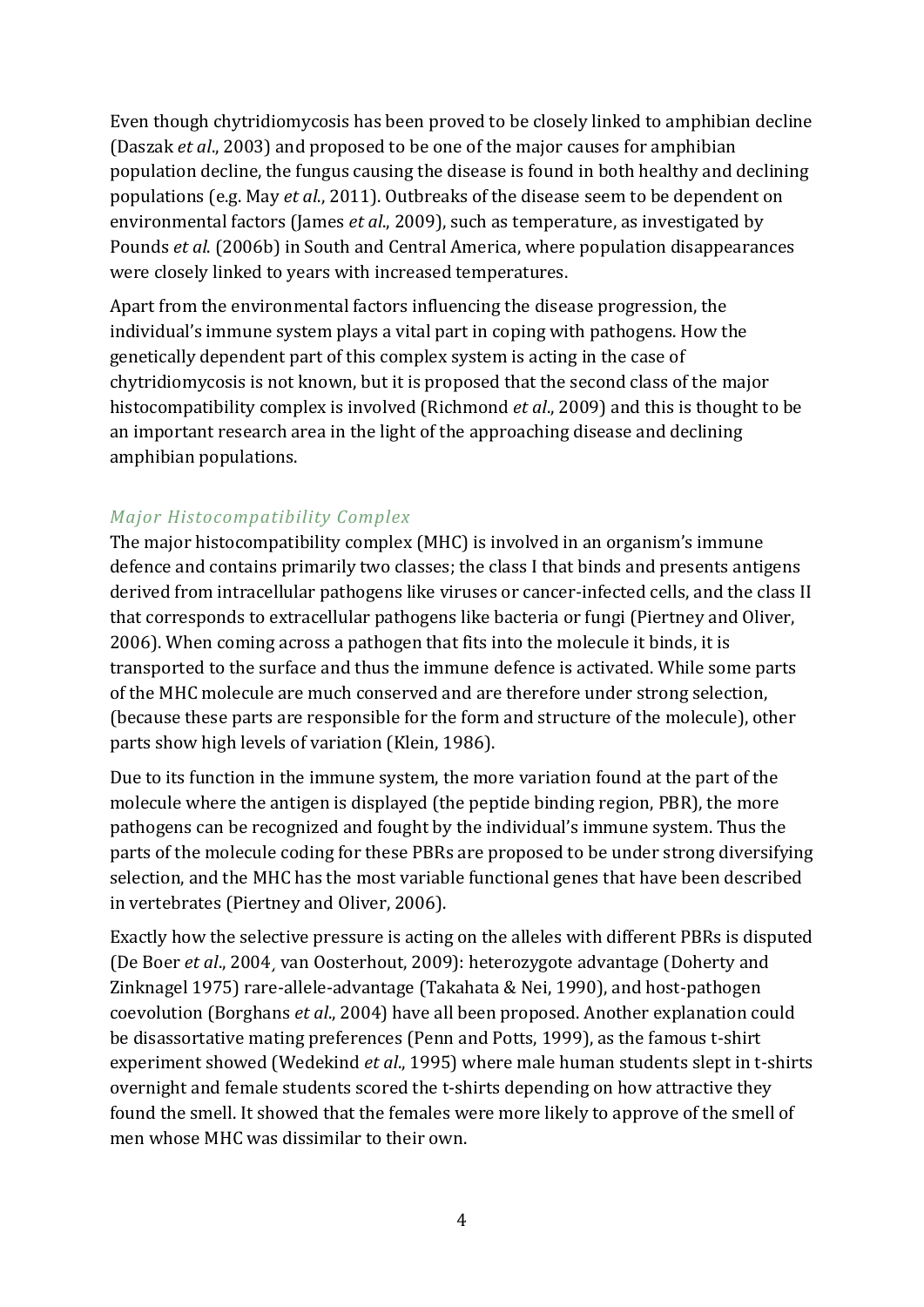At the population level, it has been shown that a higher number of MHC alleles significantly correlates with, for example, lower parasite load (Meyer-Lucht and Sommer, 2009). It has also been shown that MHC heterozygosity or certain alleles can be correlated to survival from certain disease, in our case most interestingly from chytridiomycosis (Savage and Zamudio, 2011). With regard to the chytridiomycosis disease, MHC class II loci are the most likely candidate immune genes for two reasons: 1) they are the primary presenters of extracellular fungal pathogens and 2) class IIexpressing dendritic and Langerhans lymphocytes are present in amphibian skin (Richmond *et al*., 2009), the primary location of BD infections (Savage and Zamudio, 2011).

In population genetic terms, MHC variation reflects adaptive genetic variation, i.e. genetic variation that confers an advantage in fitness. Their key function in the immune response and their characteristic extraordinary polymorphism place the genes of the MHC among the best markers to study molecular adaptation (Sommer 2005) and how genetic diversity at the MHC is directly related to a species' survival.

Routinely in population genetic studies, neutral genetic variation is measured to assess genetic diversity. However, genetic variation at coding genes can reflect evolutionary relevant adaptive processes. MHC variation reflects adaptive genetic variation because it directly affects an individual's fitness. The genes of the MHC are therefore among the best markers to study molecular adaptation processes (Sommer 2005).

Hauswaldt's *et al*. (2007) study of MHC in *Bombina bombina* was the first study of MHC in amphibians (except of the model species genus *Xenopus*). Apart from the *B. bombina* study and two studies of *B. calamita* (May and Beebee, 2009; May *et al*., 2011), there is in my knowledge no other MHC characterization in toads. As the number of MHC loci varies between taxa and even between individuals (e.g. 1-4 loci in humans, Bontrop *et al*. 1999) it is not known how many MHC class II loci the *Bufo calamita* has, but May and Beebee (2009) found at least two. It is not proven that both loci are functional.

#### <span id="page-5-0"></span>*Natterjack toad*

*B. calamita* is one of three species of toads present in Sweden. Reproducing adults are around 5 cm and their characteristically short back legs give them a typical walking movement, although they climb and dig well (Andrén and Nilson, 1979).

The natterjack toad is common across Europe and in Sweden it reaches its northernmost boundary (see figure 1). Here the species is considered threatened (Tjernberg *et al*., 2010), found only on  $\sim$  20 small islands in the west coast archipelago and on a few locations in Skåne (Andrén and Nilson, 1985a). Around Europe it is found in sandy ground, and as it is in Skåne. However, the west coast populations inhabit a rather unusual habitat on barren islands. It is unknown if these populations are relics from a previously larger distribution, or if they are the result of more recent dispersal events. Andrén and Nilson (1979) argues that even though they are not likely swimmers due to their short back legs, strings of eggs could be attached to the feet of seagulls and thus moved between islands. Another theory is that the toads came with sand from Denmark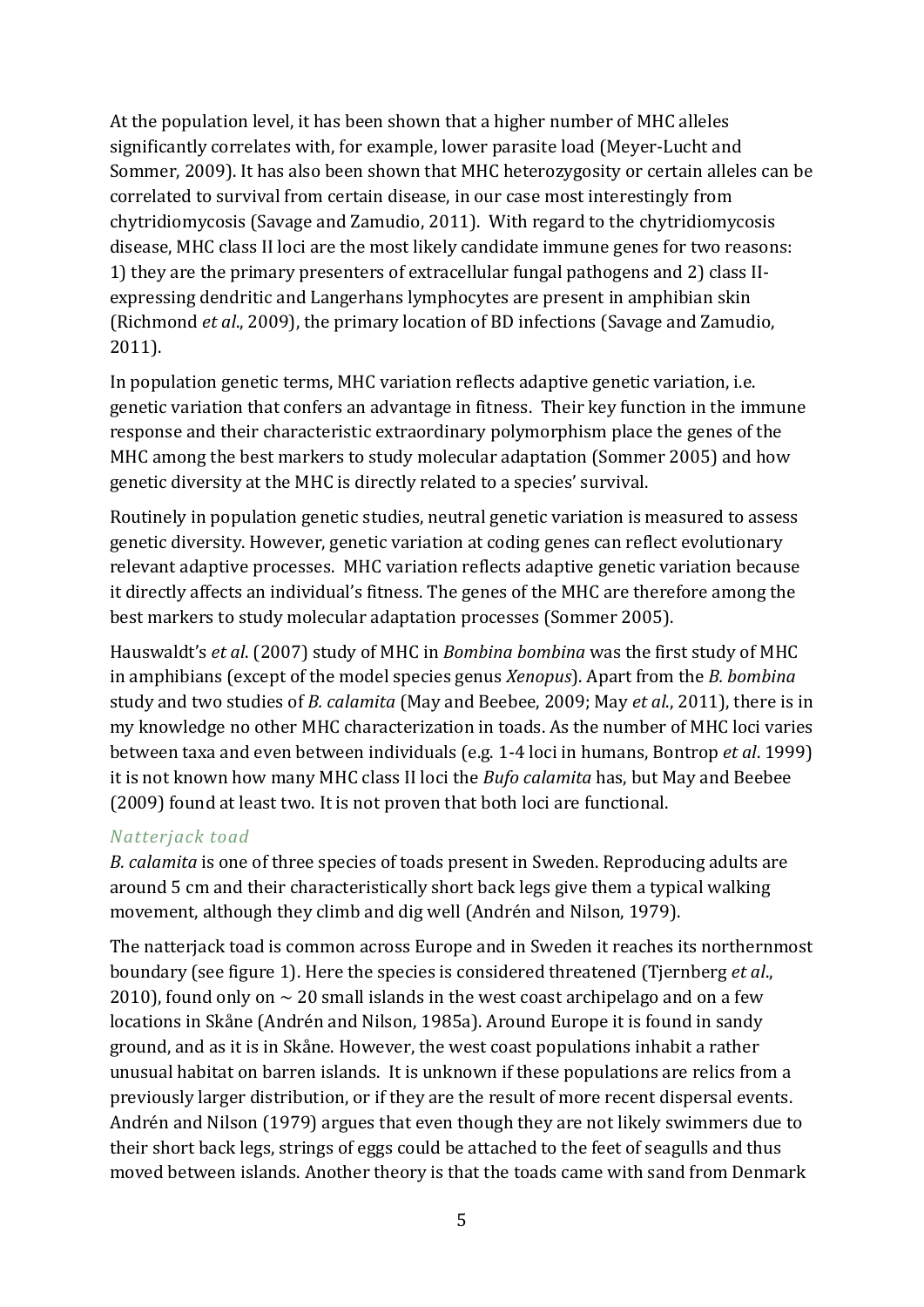when fishermen returning from fish market in Skagen brought sand for construction work (lighthouses etc.) to these islands (J. Höglund, personal communication). This theory has not been confirmed, but Andrén and Nilson (1985b) notes that most of the natterjack populated islands has old blocks of foundations from human settlements. The breeding ponds are often flooded by sea water and therefore the tadpole environment is sometimes saline (Andrén and Nilson,

1979). Even though the toads can breed in saline ponds, there is no evidence for adults swimming between islands and genetic studies indicates that the sea is a barrier between populations (Rogell *et al*., 2010a). The West Coast populations are thus very isolated and the neutral genetic diversity is low. But even though they are believed to be inbred, an experiment conducted by Rogell *et al*. (2010b) showed that even if the most inbred populations indeed had lower survival rate of larvae than populations with more



Figure 1. Distributation map of *Bufo calamita* (IUCN Redlist, Beja *et al*., 2009). Note that the distribution of continental populations might be exaggerated due to limited research.

genetic variation under favourable conditions, they performed equally or even better under more natural (stressful) conditions.

Generally, low genetic diversity may cause an extinction threat especially for isolated populations and especially under changing environmental conditions. The ability of a population to adapt to new challenges is restricted and even small environmental changes could be devastating. However, even though the neutral genetic diversity is low, adaptive genetic variation, i.e. genetic variation that confers an advantage in fitness and therefore is under selection (Hedrick, 2001), maybe higher and the crucial factor for adaptation.

The most well studied populations of natterjack toad MHC are found in the UK. A recent study by May *et al*. (2011) showed a difference in allele frequencies of MHC Class II exon 2 in Bd-infected and uninfected populations in Britain. Of five alleles present in the uninfected populations, two were not found in the infected area and the frequency of one of the alleles was 93.6 % (compared to 32.5 % in the uninfected). Although there could be many reasons for this, this allele could play a part in coping with the disease (May *et al*., 2011).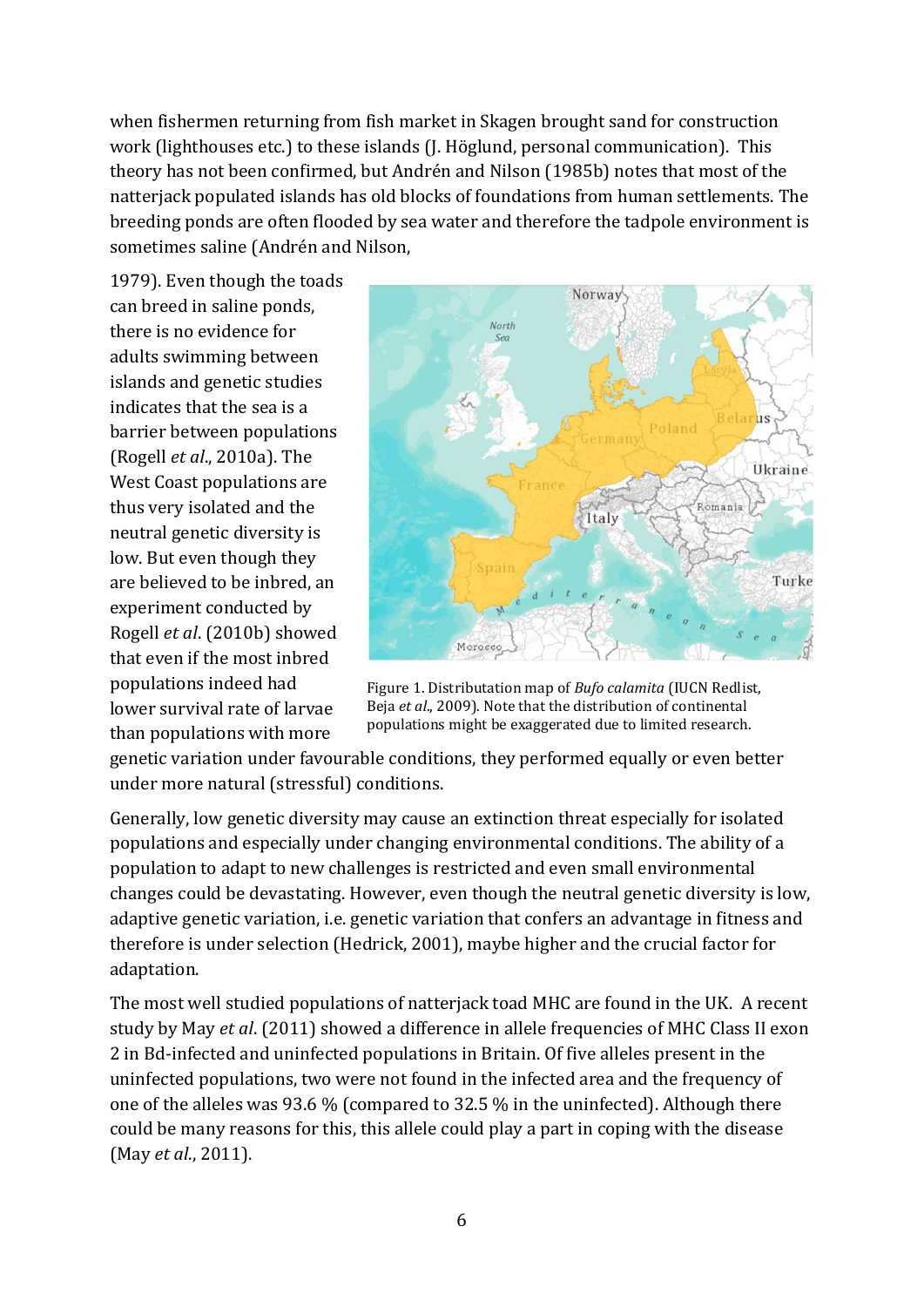#### <span id="page-7-0"></span>*Aims*

Recently, the West Coast populations have been screened for neutral genetic variation using AFLP markers (Rogell *et al*. 2010a). The main aim of this study was to complement this knowledge with the variation in MHC class II, which is suggested to be associated with resistance to chytridiomycosis, using markers developed by May *et al*. (2011).

The specific objectives of my study were:

- 1. Assess MHC class II variation and compare to previously known (British) results.
- 2. On population level: Do the Swedish populations differ in MHC diversity?
- 3. Is there a correlation between neutral genetic diversity and MHC diversity?
- 4. If previously unknown alleles are found, how are they placed in a phylogeny with previously known alleles?
- 5. Speculate on the conclusions from these results with the regard to resistance to chytridiomycosis.

### <span id="page-7-1"></span>Materials and methods

#### <span id="page-7-2"></span>*Sampling and sampling locations*

The DNA used in this study was previously extracted by Rogell *et al*. (2010a), including toads from seven populations. The biopsy samples (or in the case of one population; embryos) were collected in May 2006 on the West Coast islands of Altarholmen (58°1'N, 11°26'E), Buskär (58°21'N, 11°11' E), Fågelskär (58°6'N, 11°20'E), Hyppeln (57°45'N, 11°36'E),

Måseskär (58°5'N, 11°19'E), Oxskär (58°7'N, 11°22'E) and Pater Noster (57°53'N, 11°27'E) (see figure 2). Of the extracted samples (protocol in Rogell *et al*. 2010a) DNA from 17-20 individuals per population were included in this study – a total of 132 individuals.



Figure 2. Map with the studied populations. From north to south: Buskär Oxskär, Fågelskär, Måseskär, Altarholmen, Pater Noster, and Hyppeln. Redrawn after Rogell *et al*., 2010a.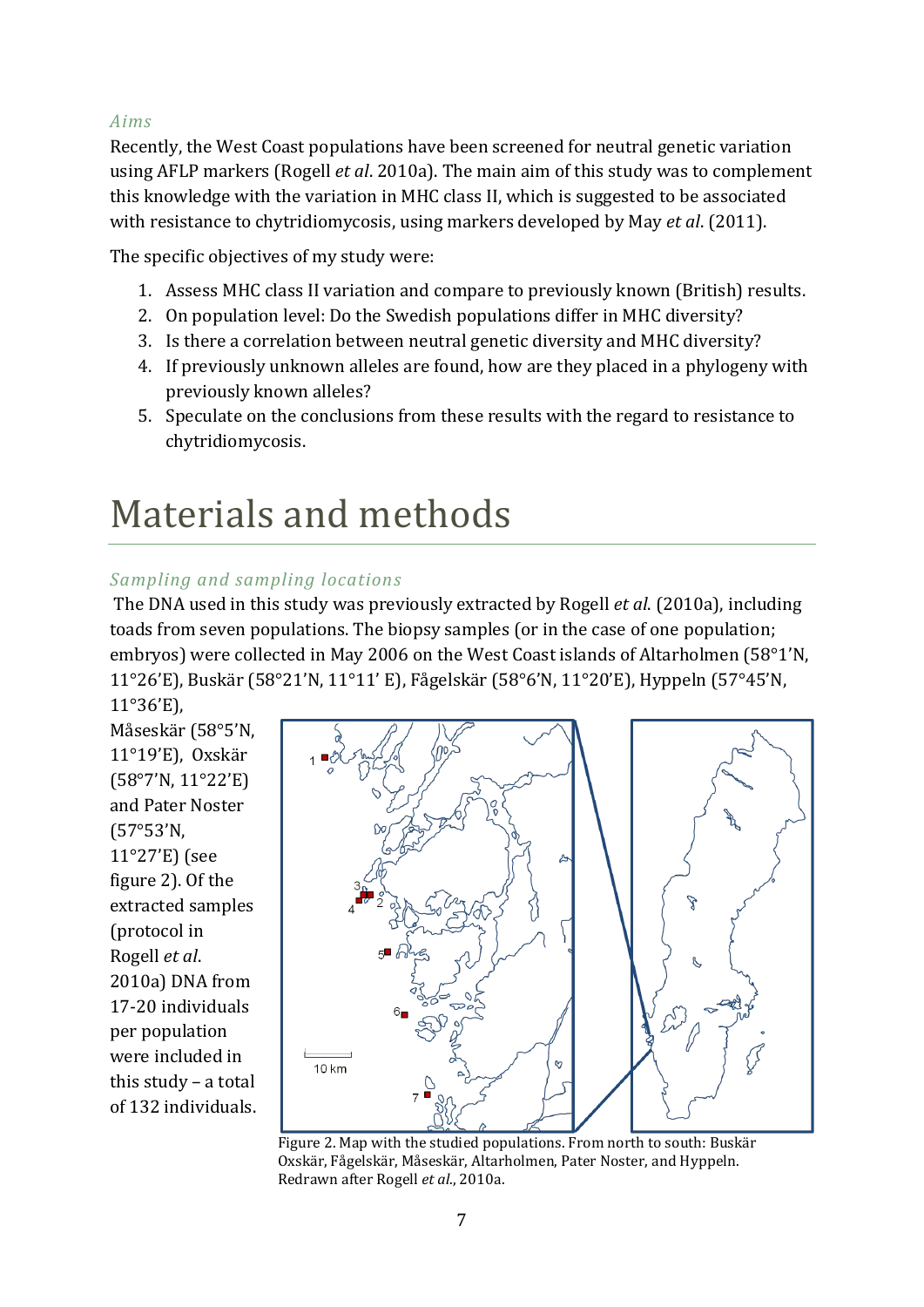#### <span id="page-8-0"></span>*PCR*

The PCR protocol was developed by May *et al*. (2011) for amplifying 285 bp of MHC class II exon 2 and the flanking introns. The protocol was slightly modified. The 30 μlreaction contained 1.6 μl DNA, 21.2 μl water, 3 μl NH4SO PCR buffer from Fermentas (St. Leon-Rot, Germany), 0.83 μl MgCl2, 0.75 μl dNTP Mix, 0.15 μl of Taq-polymerase (Fermentas, St. Leon-Rot, Germany), 1.2 μl each of 2F347 forward primer and 2R307b reverse primer. This was run in a program with 94°C for 4 minutes for initial denaturation, followed by 35 cycles of denaturation at 94°C for 40 seconds, an annealing stage of 54°C for 40 seconds, and a primer extension stage of 72°C for 30 seconds. The last step was a final extension stage of 72°C for 5 minutes. The PCR products were controlled on a 1.5% agarose gel in 40 minutes at 80 Volts electrophoresis.

#### <span id="page-8-1"></span>*Direct sequencing*

Before being sent for sequencing, the products were cleaned using a solution of 1.0 μl Exonuclease I and 2.0 μl FastAP Thermosensitive Alkaline Phosphatase (Fermentas, St. Leon-Rot, Germany) per 25 μl sample, incubated in 37°C for 30 minutes and 80°C for 30 minutes. The products were sequenced at Macrogen Inc. (Amsterdam, the Netherlands), initially in both forward and reverse direction. As all heterozygotes were unreadable in the reverse direction even when resequenced (see below), reruns were done only in the forward direction.

#### <span id="page-8-2"></span>*Cloning*

To establish that the heterozygote genotypes contained the exact combination of known alleles, two individuals were cloned by using the TOPO TA kit (Invitrogen, Carlsbad, United States). I did a chemical transformation from fresh PCR-products. 1-4 μl of PCRproduct were gently mixed with 1 μl TOPO vector and 1 μl salt solution, filling up with water to a total volume of 6 μl and incubating in room temperature for 5 minutes. Then 1-5 μl of DNA was mixed with 50 μl of DH5 $\alpha$  component cells and incubated on ice for 30 minutes. The cells were heat shocked in a  $42^{\circ}$  C water bath and incubated on ice for an additional 2 minutes. To each sample, 950 μl of SOC medium was added and incubated at  $37 \circ C$  for 1 hour, rotating at 225 rpm. The solution was spread in two different amounts (80 and 160 μl) on LB plates containing 100 μg/ml ampicillin, incubated at 37<sup>o</sup> C for 16 hours and stored in the cold room for 1-2 days.

10 positive clones were picked and the bacteria were killed by heating to 99 $\degree$  C for 5 minutes, and the solution was used in PCR with the universal M13 primers by the following protocol: The 30 μl-reaction contained 3.75 μl DNA from colonies, 71.9 μl water, 3 μl NH<sub>4</sub>SO PCR buffer from Fermentas (St. Leon-Rot, Germany), 2.3 μl MgCl<sub>2</sub>, 1.5 μl dNTP Mix, 0.08 μl of Taq (Fermentas, St. Leon-Rot, Germany), 0.8 μl each of M13 forward primer and M13 reverse primer. This was run in a program with  $95^{\circ}$ C for 2 minutes for initial denaturation, followed by 30 cycles of denaturation at  $95°C$  for 60 seconds, an annealing stage of  $52^{\circ}$ C for 60 seconds, and a primer extension stage of  $72^{\circ}$ C for 60 seconds. The last step was a final extension stage of  $72^{\circ}$ C for 10 minutes.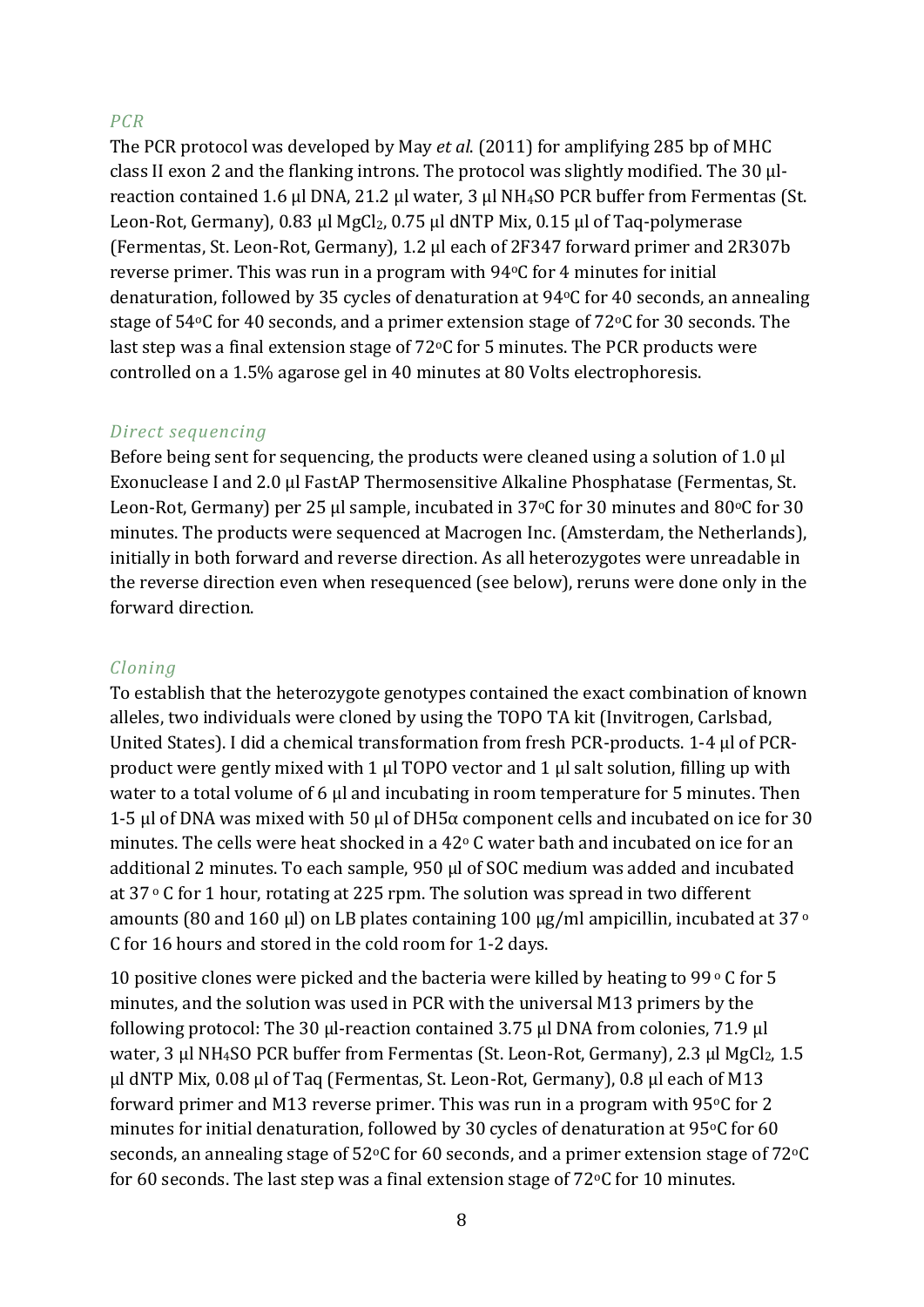The PCR products were controlled for size on a 1.5% agarose gel in 40 minutes-80 Volts electrophoresis, checked for the correct size of the insert and cleaned using the protocol described above. 16 of the PCR-products were sent to Macrogen Inc. for sequencing.

#### <span id="page-9-0"></span>*Sequence analysis*

The sequences were examined in Codon Code Aligner (v. 3.7.1, Codon Code Corporation); heterozygote sequences were marked in ambiguity codes. The exact sequences of the found alleles were transferred to MEGA (version 5, Tamura *et al*., 2011). All individuals were scored for which alleles they presented; alleles named starting with A. A summary for each population with the number of heterozygotes (and containing alleles) as well as homozygotes for each found allele were the basis for the population genetic analysis.

#### <span id="page-9-1"></span>*Neutral genetic variation*

Data for comparison of neutral variation was taken from Rogell *et al*. (2010a). The authors had screened 30 individuals from each population for AFLP markers using 11 primer combinations, and found a total of 105 polymorphic loci. Of the seven populations, the authors found that Altarholmen had the highest proportion of polymorphic loci (91.4 %) and Måseskär the lowest (42.9 %) (see table 1). The values for pair wise  $\Phi_{PT}$  are displayed in table 2. They also calculated a global  $F_{ST}$  of 0.157 (upper and lower 95% bootstrap confidence intervals 0.139 and 0.176).

#### <span id="page-9-2"></span>*Data analysis*

Population genetic measures were done in Arlequin 3.5 (Excoffier and Lischer, 2010). Overall  $F_{ST}$  was calculated by computing a distance matrix with 100 permutations. The pair wise  $F_{ST}$  values model used 110 permutations. Comparisons with the neutral genetic markers by Rogell *et al*. (2010a) were performed in R (R Development Core Team, 2009); correlating pair wise  $\Phi_{PT}$  from AFLP and pairwise  $F_{ST}$  from MHC using Mantel test (based on the Pearson correlation coefficient) and correlating MHC heterozygosity with the proportion of polymorphic AFLP locus for each populations using a Pearson correlation.

Phylogenetic trees were constructed using the neighbour joining method in mega, using the new alleles together with previously known *Bufo calamita* alleles. The proposed peptide binding regions were marked as described in Tong *et al*. (2006) and Brown *et al*. (1993) and marked and unmarked sites were tested respectively for synonymous and non-synonymous selection, and thus calculating the dN/dS ratio. Codon-based-Z-test of selection was used to determine the signification levels. The known alleles were transferred into a FASTA-file and recombination events were looked for in DNAsp (Librado and Rozas, 2009) with a minimum of recombination events calculated by the Hudson and Kaplan 4 gamete test (Hudson and Kaplan, 1985). Selection signal tests REL and SLAC were calculated using Datamonkey [\(www.datamonkey.org,](http://www.datamonkey.org/) Delport *et al*.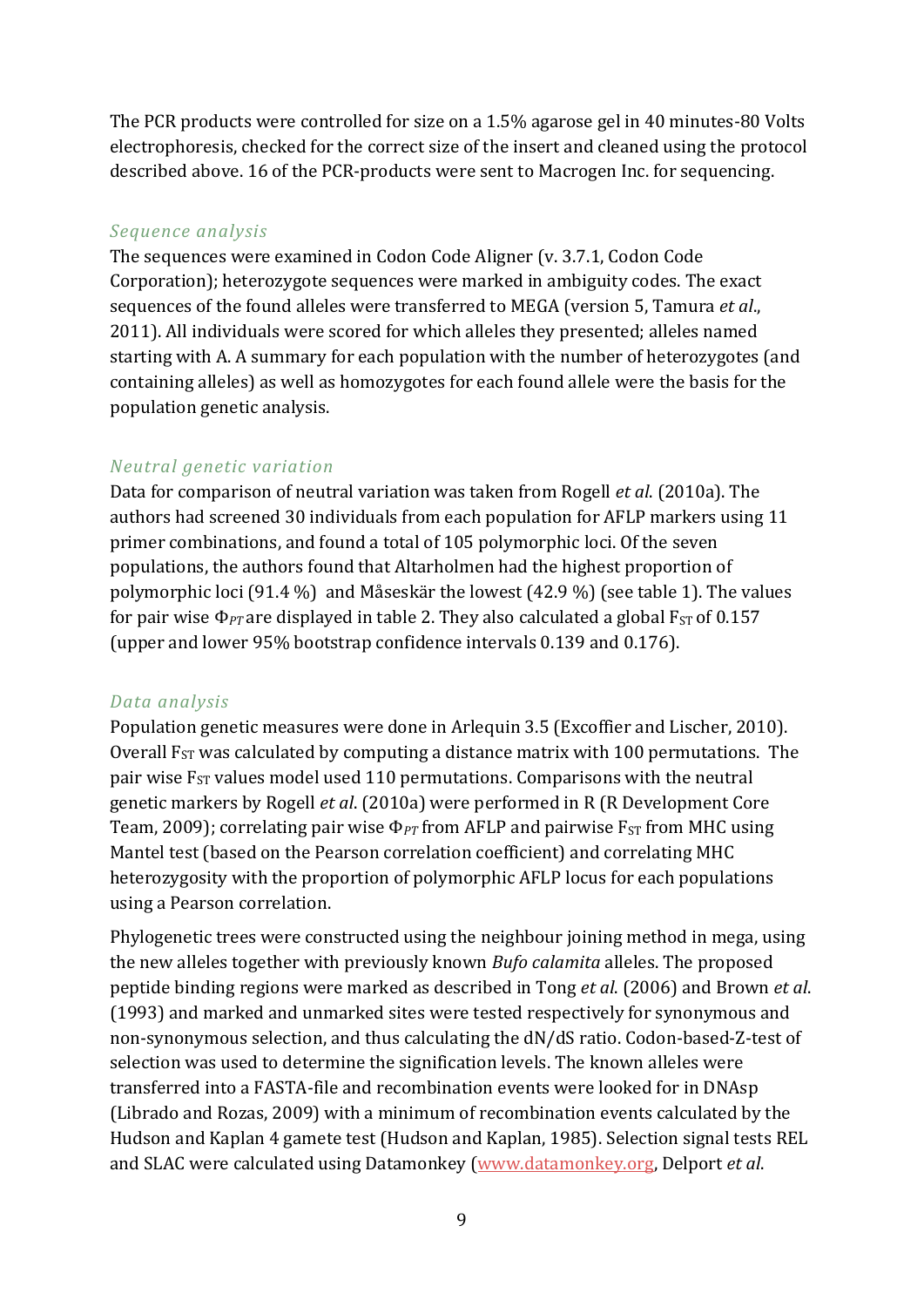2010; Kosakovsky Pond and Frost, 2005a; Kosakovsky Pond and Frost, 2005b) with the HyPhy package (Kosakovsky Pond *et a.,* 2005) and model F81. Firstly, a GARD recombination test was done and this result was used for the further analyses of positive and negative selection at codon sites.

### <span id="page-10-0"></span>Results

#### <span id="page-10-1"></span>*Characterization of MHC class II variation*

132 individuals from seven *Bufo calamita* populations were successfully sequenced and two alleles were found (A and B). The two alleles were of different length (282 respective 279 bp, see figure 3) due to an insertion of 3 bp towards the 3'-end of the allele. Therefore most of the end of the forward sequences for heterozygotes were polymorphic and the reverse sequences impossible to read. When marked with ambiguity codes all the heterozygous sequences were identical, and seemed to be contain of the exact alleles as the two homozygotes. This was confirmed with the result of the cloning as the cloned heterozygote, as the 16 sequences were either allele A or allele B. Interestingly, Allele B was earlier described by May *et al*. (2011).

#### <span id="page-10-2"></span>*Population differentiation*

The two alleles were present in all populations (see table 1); although in Pater Noster allele B was represented by a single heterozygous individual. As with the neutral markers, a population structure was found with an overall  $F_{ST}$  of 0.174 (P<0.001), indicating that there was strong population differentiation. The pair-wise  $F_{ST}$  values were not always significant (see table 2); significant values ranged between 0.087 and 0.590. The greatest differences were found between populations Buskär and Hyppeln compared to Pater Noster.

|              | N   | Present<br>alleles | Allele | Allele | Observed       | Expected       | Neutral   |
|--------------|-----|--------------------|--------|--------|----------------|----------------|-----------|
| Population   |     |                    | A      | B      | Heterozygosity | Heterozygosity | variation |
|              |     |                    | Freq.  | Freg.  |                |                |           |
| Altarholmen  | 19  | A & B              | 0.68   | 0.32   | 0.42           | 0.43           | 91.4 %    |
| Oxskär       | 20  | A & B              | 0.83   | 0.18   | 0.35           | 0.29           | 77.1 %    |
| Buskär       | 20  | A & B              | 0.35   | 0.65   | 0.40           | 0.46           | 71.4 %    |
| Fågelskär    | 17  | A & B              | 0.74   | 0.26   | 0.41           | 0.39           | 57.1 %    |
| Pater Noster | 19  | A & B              | 0.97   | 0.03   | 0.05           | 0.05           | 53.3 %    |
| Hyppeln      | 18  | A & B              | 0.47   | 0.53   | 0.39           | 0.50           | 49.5 %    |
| Måseskär     | 19  | A & B              | 0.71   | 0.29   | 0.58           | 0.41           | 42.9%     |
| Total        | 132 | A & B              | 0.68   | 0.32   | 0.37           | 0.44           |           |

Table 1. Allele frequencies and heterozygosity of MHC class II in seven Swedish West Coast populations of *Bufo calamita*. Neutral variation is per cent of polymorphic AFLP loci from Rogell *et al*., 2010a.

#### <span id="page-10-3"></span>*Correlating neutral and MHC diversity*

No significant correlation was found between neutral and MHC variation. For the mantel test of pair wise  $\Phi_{PT}/F_{ST}$ , the confidence intervals ranged between -2.25 and 0.66 (n.s.). Neither was the comparison of AFLP polymorphism and MHC heterozygosity per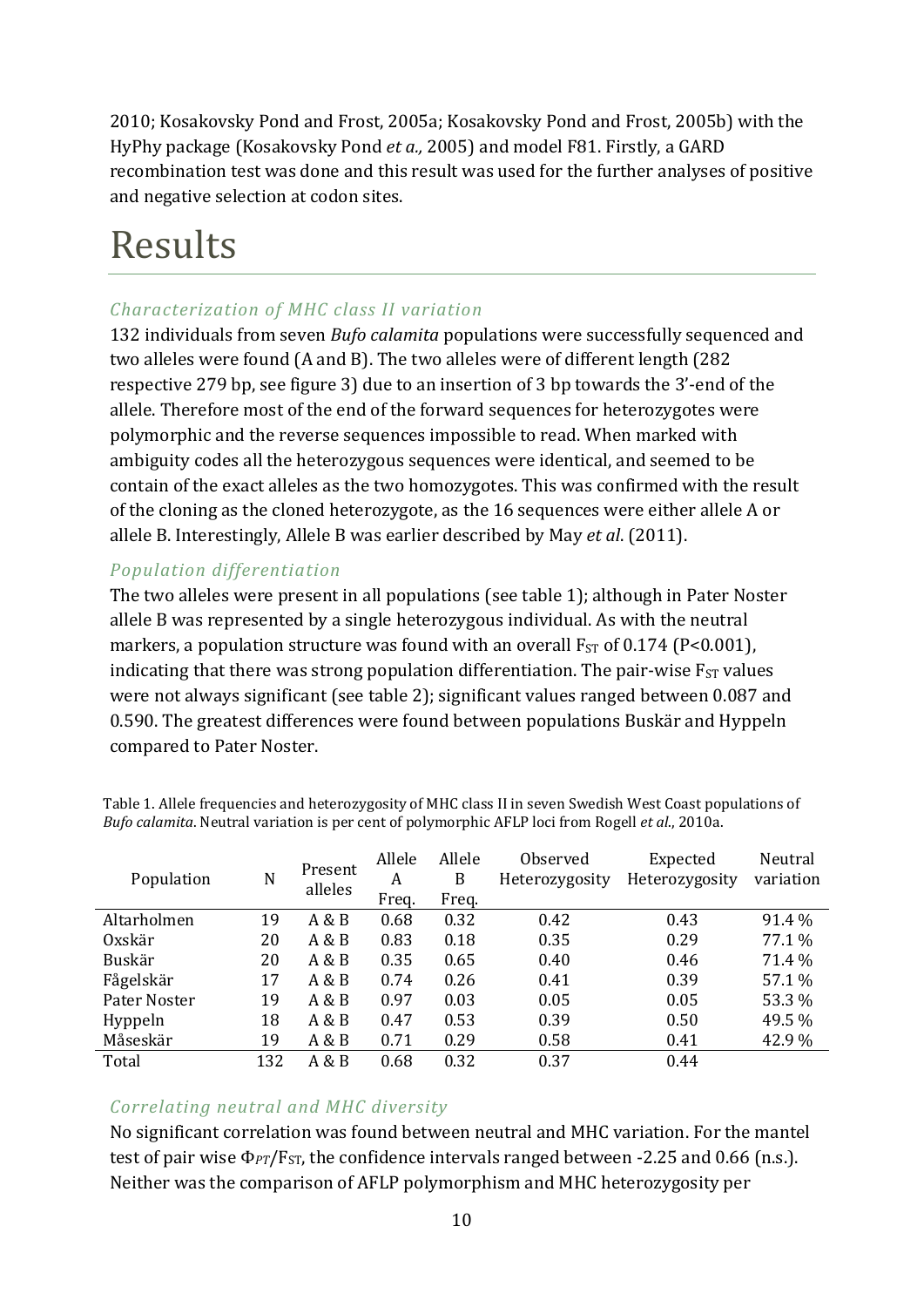population (Pearson's product-moment correlation,  $r = -0.029$ , t= $-0.29$  df = 5, n.s.). When looking at the results, this is not surprising as the highest heterozygosity was found in the population with the lowest neutral variation (table 1).

| MHC vs<br>neutral | AL       | <b>BU</b> | FA       | <b>HY</b> | MA    | 0X    | PA    |
|-------------------|----------|-----------|----------|-----------|-------|-------|-------|
| AL                |          | 0.065     | 0.153    | 0.063     | 0.170 | 0.056 | 0.096 |
| <b>BU</b>         | 0.180    |           | 0.224    | 0.094     | 0.297 | 0.088 | 0.180 |
| FA                | $-0.022$ | 0.238     |          | 0.165     | 0.122 | 0.150 | 0.267 |
| <b>HY</b>         | 0.062    | 0.004     | 0.109    |           | 0.160 | 0.071 | 0.106 |
| MA                | $-0.025$ | 0.210     | $-0.027$ | 0.087     |       | 0.193 | 0.206 |
| <b>OX</b>         | 0.027    | 0.362     | $-0.004$ | 0.222     | 0.011 |       | 0.108 |
| PA                | 0.237    | 0.590     | 0.190    | 0.469     | 0.210 | 0.090 |       |

Table 2: Pairwise F<sub>ST</sub> for MHC in the lower left, pairwise Φ<sub>PT</sub> from AFLP in upper right (from Rogell *et al.*) 2010a); significant values (P<0.05) in bold.

#### <span id="page-11-0"></span>*Tests for positive selection*

Analyses of the previously known alleles (May *et al*., 2011) and the Swedish alleles found here together show that the allele A differentiated from the other five alleles in sites where there has previously been no differentiation. To test for positive selection within the known MHC class II alleles of *B. calamita* I calculated the relative rates of

synonymous (dS) and nonsynonymous (dN) substitution (see table 3). Weak evidence for positive selection was found as the dN/dS ratio was not significant when combining proposed peptide binding regions from Tong *et al*. (2006) and Brown *et al*. (1993). When analysing only sites described in Tong *et al*. the dN/dS ratio was 1.99 (P=0.024) in the proposed PBRs, the non PBR sites did not give a significant result.

Table 3. Testing for selection in MHC class II alleles using relative rates of synonymous (dS) and non-synomous (dN). Table a) contains the result of peptid binding regions (PBR) as marked by Brown *et al*. (1993) and Tong *et al*. (2006); Table b) for PBR marked only according to Tong *et al*.

| a             | dN   | dS   | dN/dS | Z-value P-value |       |
|---------------|------|------|-------|-----------------|-------|
| PBR sites     | 0.32 | 0.26 | 1.26  | 0.696           | n.s.  |
| Non PBR sites | 0.07 | 0.10 | 0.79  | $-0.517$        | n.s.  |
| All           | 0.13 | 0.13 | 0.96  | $-0.135$        | n.s.  |
|               |      |      |       |                 |       |
| b)            | dN   | dS   | dN/dS | Z-value P-value |       |
| PBR sites     | 0.42 | 0.09 | 1.99  | 1.997           | 0.024 |
| Non PBR sites | 0.09 | 0.02 | 0.73  | $-0.850$        | n.s.  |
| All           | 0.13 | 0.13 | 0.96  | $-0.135$        | n.s.  |

I also identified a number of specific codon positions under positive or negative selection using the two different methods SLAC and REL (results are displayed in figure 3). Two negatively selected sites (SLAC) and 20 positively selected sites (REL) were found. The minimum number of recombination event was estimated at 10.

SLAC showed that two codons (42 and 73) were negatively selected (dN/dS ratio of -2.4  $(P=0.09)$  and.  $-5.3$ ,  $(P=0.09)$ , whereas REL found twenty positively selected sites (dN/dS values between 3.22-3.28, posterior probability 0.987-0.999, see figure 3).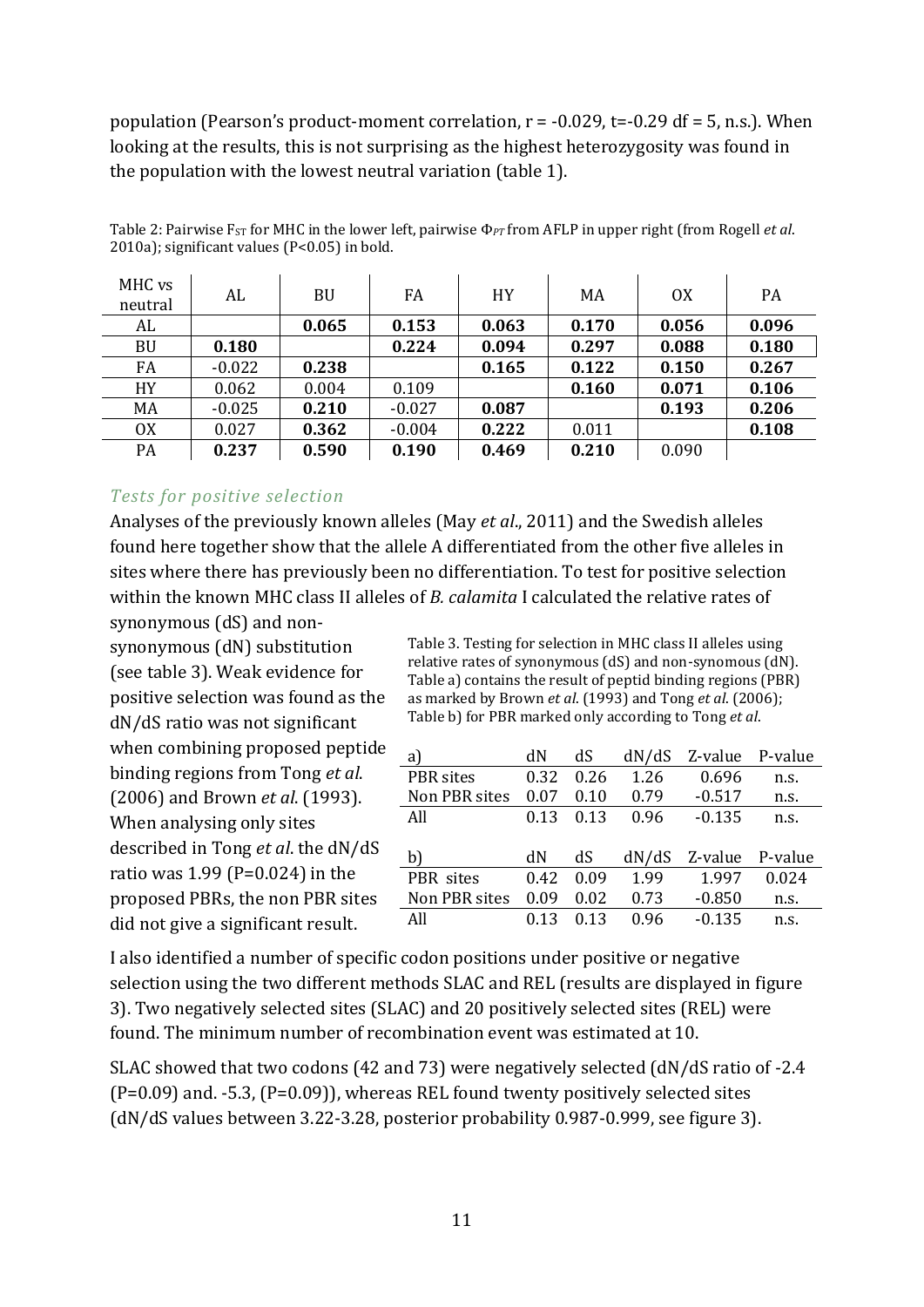

Figure 3. Alignment of amino acid sequences of MHC class II alleles. Proposed peptide binding regions are marked with B (sites from Brown *et al*., 1993), T (from Tong *et al*., 2006) and S (PBR sites according by both). Positive selection from REL is marked with +, negatively selected sites from SLAC analysis with -.

#### *Comparison to the previously known MHC class II alleles of B. calamita*

The two trees show the phylogeny for amino acid PBRs and nucleotide diversity respectively. In both phylogenies (figure 4), allele A clusters with allele 1 and 4, whereas B (2 in the British study) clustered with 3 and 5. The phylogeny of amino acid diversity in the PBR (figure 4a) had lower bootstrap values, as the few sequences make it hard to get high statistical power. The total number of segregating nucleotide sites was 63, and when comparing the amino acid sequences (figure 3), allele A added variation in three sites where the previously known alleles had the same amino acid.



Figure 4. Phylogenies of MHC class II alleles, neighbor joining trees. A: Tree based on the PBR sites in amino acid sequences. B: Tree based on all nucleotide sequences.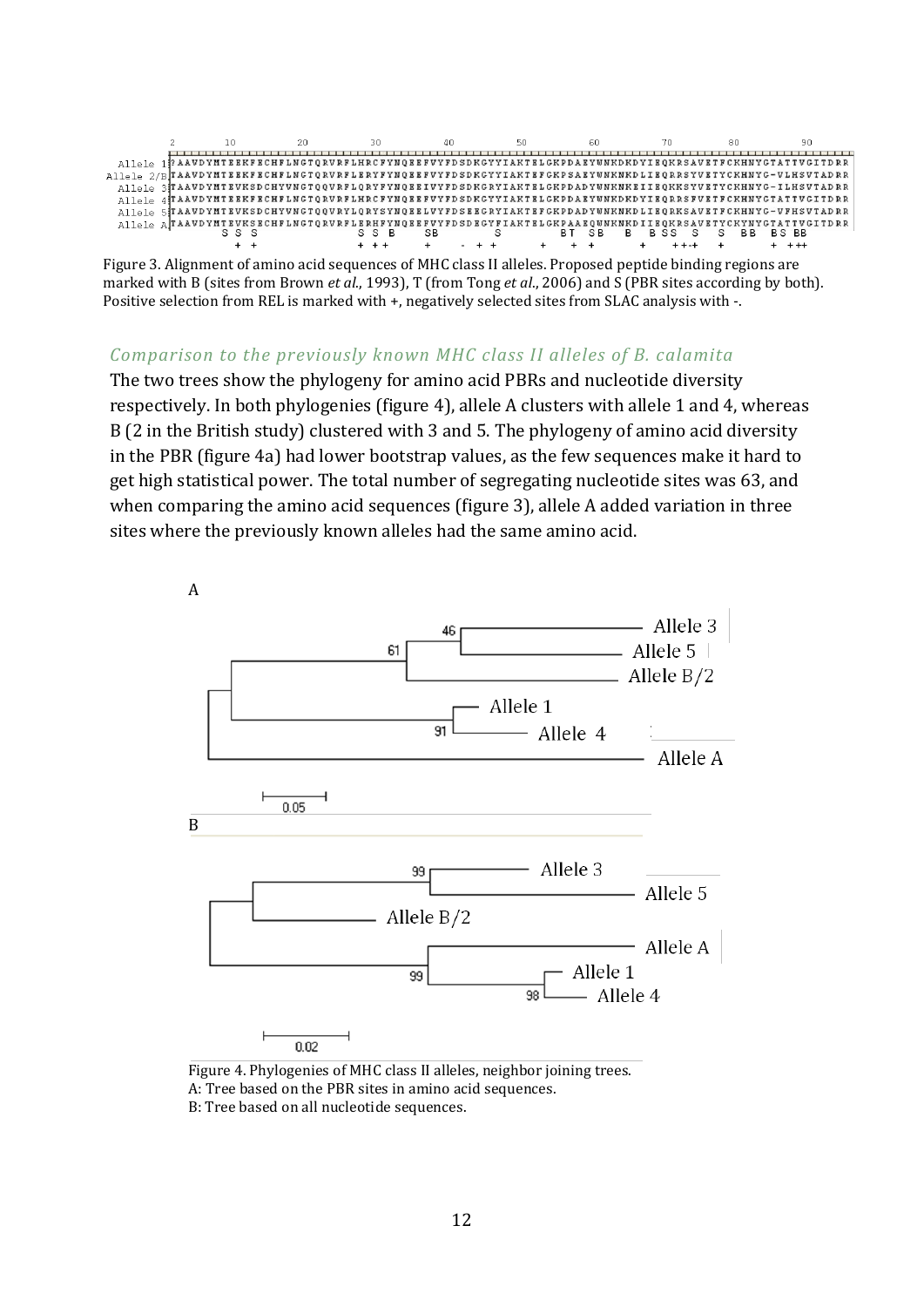### <span id="page-13-0"></span>Discussion

The seven populations showed a low level of variation at the MHC class II, as a total number of two alleles were found. These two alleles were found in all populations, with previously undescribed allele A being the most numerous overall and allele B corresponding to allele 2 in the study by May *et al.* (2011). In two populations, allele B was the most common, but in Pater Noster this allele was only present in one heterozygous individual, indicating that this population might be on its way to fixation for allele A. Compared to British natterjack toads, the Swedish toads have a low variation – in 132 individuals only two alleles were found, compared to five in 140 individuals in the two regions in the UK (May *et al*., 2011). However, in the Bd-infected areas in the UK study the allele corresponding to allele B in this study had a very high frequency and only two other alleles were present, compared to five in the uninfected area.

The overall  $F_{ST}$  for MHC corresponds well (0.174 to 0.157) to the global value from neutral variation (from Rogell *et al*., 2010a), confirming that there is population structure also considering adaptive genetic variation. Though pair-wise  $F_{ST}$  values were not always significant for the MHC alleles, the corresponding Φ*PT* from the neutral markers have shown clear population structure even between geographically close populations. As it seems unlikely that only the MHC gene should have migrated, it is more probable that the selection pressure on the studied MHC gene in different locations is similar and thus selecting for certain alleles or heterozygosity. Evidence for this is demonstrated in, for example, the Måseskär population, where 11 of 19 individuals were heterozygotes but none were homozygotes for allele B.

It is clear that the reduced genetic variation in these toads is not restricted to the neutral markers, but even though the MHC variation was low, it was not correlated with low neutral genetic diversity in the studied populations. This is similar to the results from Rogell *et al*. (2010b) who did not find a correlation between high neutral genetic diversity and survival in their experiment of natterjack toad larvae survival under conditions simulating natural environment. The cause for the lack of correlation of neutral and MHC variation is not clear, but it is likely that the MHC might be under positive selection which acts to maintain what diversity there is present.

Combined with the results from studies of British natterjack toads (May *et al.*, 2011), typical characterizations of the MHC in the detected alleles was found, such as positive selection and recombination. Together the six alleles displayed 63 segregating sites. The proposed peptide binding regions of Tong *et al.* (2006) show a significantly higher rate of positive selection, and fourteen of twenty sites that showed positive selection were found in the proposed peptide binding regions.

May *et al.* states that the allele 2 (corresponding to allele A in this study) is present in many European populations (May *et al*., 2011). I can conclude that it is present also in the Swedish west coast population, but as it is not known how the toads established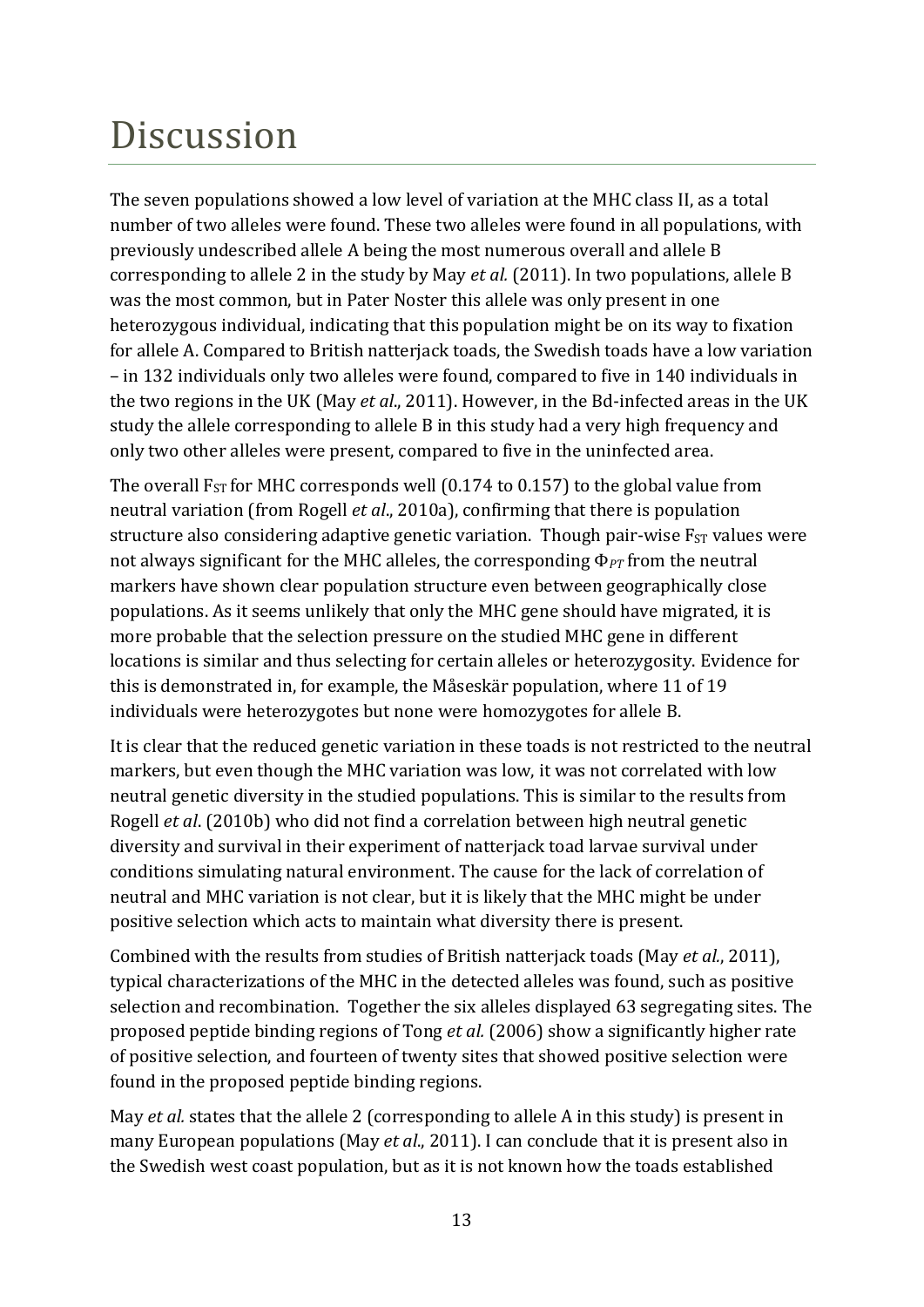populations in this area, the presence of these alleles might tell us the phylogeographic history of the toads. Due to their function in the immune system, MHC alleles can be retained over long evolutionary periods as well as lost rapidly due to selection. As the Swedish west coast populations are not believed to be very old, there is proposed (J. Höglund, personal communication) that they have been spreading by human hands during the last few centuries. It would be interesting to know what alleles are present in the Swedish Skåne population in the south (the only other location the natterjack toad is found in Sweden) and in northern Denmark. If the natterjack toads were more widespread in Sweden before being outcompeted by other toad species or natural causes, the Skåne and west coast populations should both carry a subset of the previously larger population's allelic richness. It would also have been interesting to involve Danish material to test the proposed theory that the toads came from Denmark might be more likely. The toads, it is proposed, came with the sand the West Coast fishing boats were filled when going home from the fish market in Skagen (North Denmark). The sand was used for construction work (lighthouses etc) on the small islands. It would be interesting to look for similarities between the west coast populations and other populations, but these descriptive MHC studies should also include neutral markers, as the MHC variation in the end always shows what alleles are selected for in the particular environment. This environment might differ between the present day West Coast populations and a suggested founding population.

In the light of the amphibian decline, estimating the pre-infection genetic variation might be the way of understanding how chytridiomycosis affects populations. The indications in Britain of low genetic diversity might be explained as the mortality of the disease might not be high, but the fitness impact great, which has lowered the reproductive success in the affected animals so genetic variation is lost. There have been no reports of mass mortality in natterjack toad due to chytridiomycosis, but some twenty years ago the natterjack toads, in the presence of Bd in a natural park in central Spain, declined from hatching in 19 ponds during the '80s to only 9 ponds in '99 (Martinez-Solano *et al*., 2003). Nor has May *et al*. (2011) found any evidence for reduced population size in the infected regions, but the MHC genetic variation is very low and might indicate that even though the population is not declining in number, the overall genetic variation has thus reduced the survival ability of the population in changing environment.

It is known, even in amphibians (Savage and Zamudio, 2011), that certain alleles correlate with increased survival rate in the presence of a pathogen. This correlation could be the reason that allele 2 in Britain has the allele frequency of 93.6 % in a region where chytridiomycosis is present, because it might be advantageous against the disease and therefore selected for. In a region without the disease, the allele frequency of that allele is 32.5 %, and out of the five alleles present in the uninfected region, only three occur in the infected region (May *et al.* 2011). There might of course be stochastic explanations for this, but this is an indication that would be interesting to further investigate. This allele 2 is identical to the allele B in this study, so one can speculate that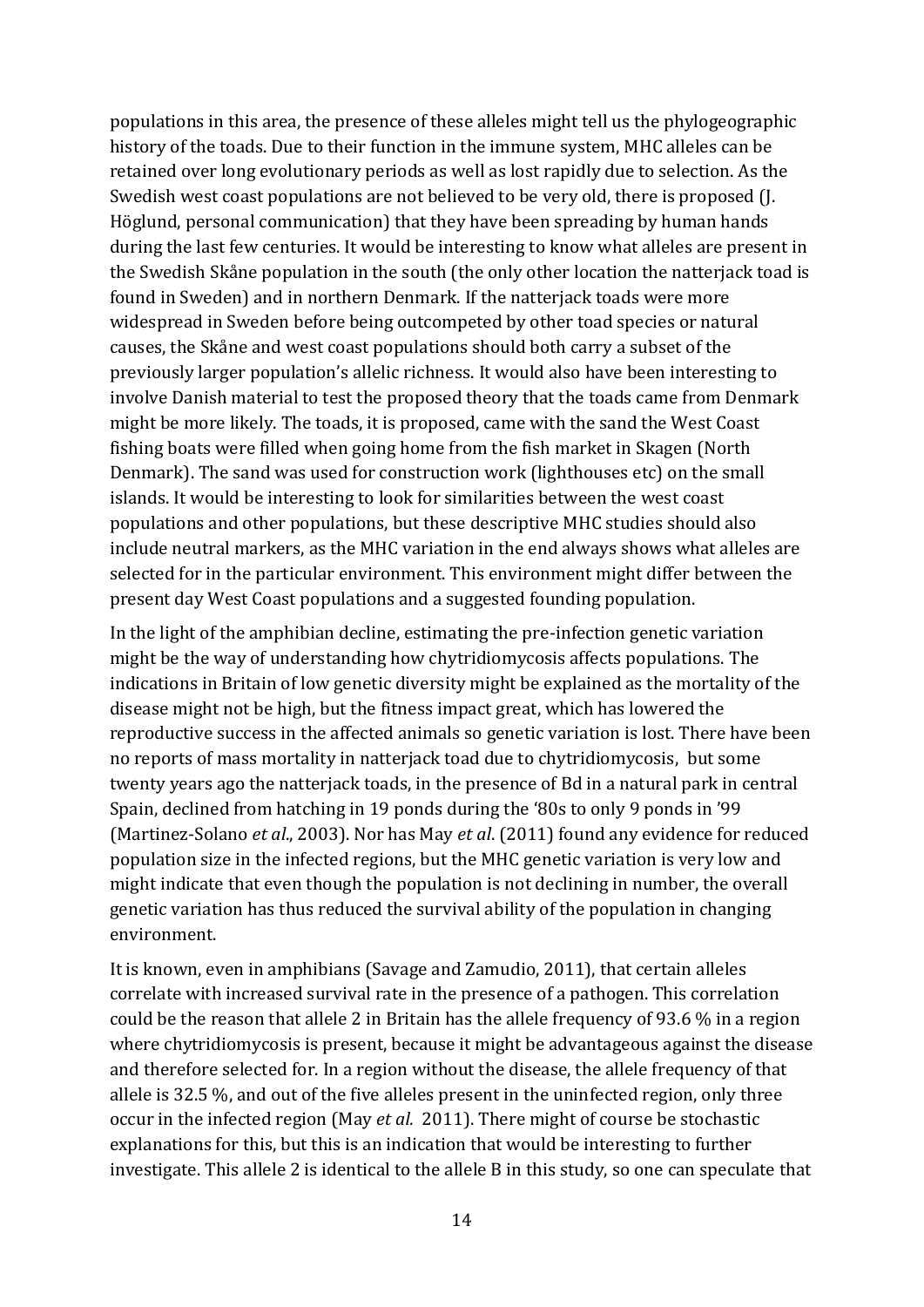there might be a connection between the allele in an individual and the chances of it surviving in the presence of chytridiomycosis. There is hope for survival in all the West Coast populations, providing that the other circumstances do not interfere with the effect of the allele.

As the fungus causing chytridiomycosis now is found in Sweden, there is an upcoming natural experiment of how the populations will survive the infection. High mortality rates would of course have a devastating impact on the populations, but also the absence of mass mortalities might be crucial. Savage and Zamundio (2011) showed in their study of MHC class II correlation to chytridiomycosis survival that a certain allele and/or heterozygosity were strongly correlated to survival. If this is the explanation for the low MHC variation in the UK (May *et al*., 2011), not only the MHC variation but the overall genetic variation will be reduced. In the West Coast populations, where only two or three MHC class II genotypes are present, the affect that only individuals with a certain allele survive and reproduce would be reproducing would have a devastating effect on the overall genetic variation.

However, as the isolation cause by the sea barrier may have caused problems for the toads before, the same thing might be what could save them from the disease. However, many of these islands are frequently visited by humans (Andrén and Nilson, 1979); they might not be so safe anyway.

### <span id="page-15-0"></span>Conclusion

It became clear in this study that the reduced genetic variation in these toads is not restricted to the neutral markers. Variation at the MHC marker was likewise very low, but not correlated with neutral genetic variation. However, I found evidence for positive selection acting on the MHC gene and thus maintaining the little diversity there is. In the time of huge population declines, populations have to be studied today as they might be gone tomorrow.

# <span id="page-15-1"></span>Acknowledgements

Thanks to the people at the department for Population Biology and Conservation Biology and my fellow students in the master room (remember to close the door!). Thanks to Gunilla for helping me in the lab and learning me the best way to stir. Many thanks to my opponents Ellie and Mariia for pointing out what I need to clarify. I am also very grateful for the help and support from thesis coordinator Anna-Kristina Brunberg. Thanks to the Höglund research group, both present and former members, and most of all; to my supervisors, Björn for insight and interesting discussions (and the great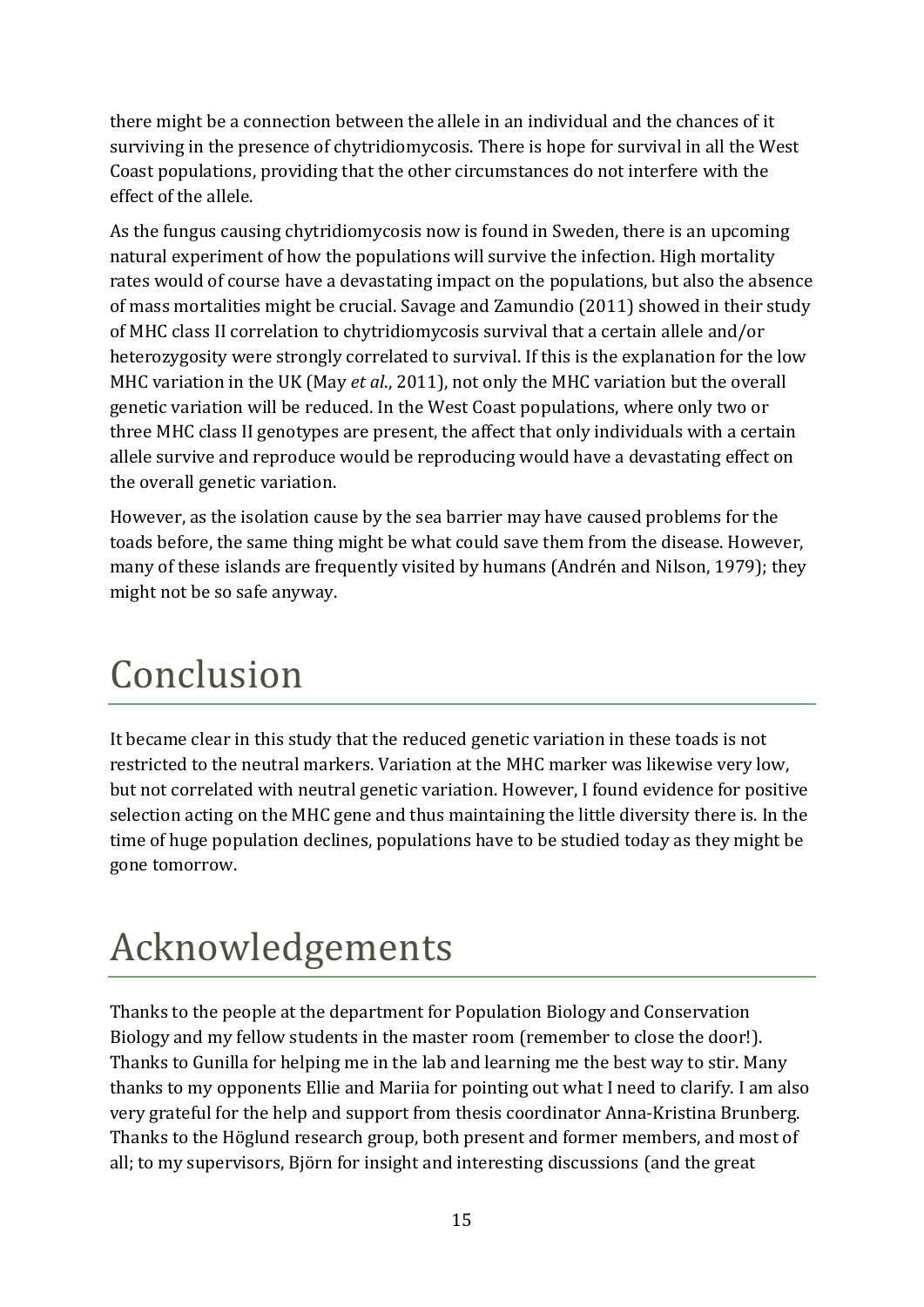photo!), and Jacob for encouragement and fascinating discussions and great thank you to Yvonne. Without you this study would probably have been done and this thesis might very well have been written, but not this way – where I've learned so much. Thank you all!

### <span id="page-16-0"></span>References

- Andrén, C; Nilson, N. 1979. Om stinkpaddans *Bufo calamita* utbredning och ekologi på den svenska västkusten. *Flora och Fauna*. 3:121-131
- Andrén, C; Nilson, N. 1985a. Habitat and other environmental characteristics of the natterjack toad (*Bufo calamita* Laur.) in Sweden. *British Journal of Herpetology*. 6:419-424
- Andrén, C.; Nilson, N. 1985b. Breeding pool characteristics and reproduction in an island population of natterjack toads, *Bufo calamita* Laur., in the Swedish west coast. *Amphibia-Reptilia*. 6:137-142
- Baringa, M. 1990. Where have all the froggies gone? *Science*. 247:1033-1034
- Beebee, T. J. C. 1977. Environmental change as a cause of natterjack toad (*Bufo calamita*) declines in Britain. *Biological Conservation*. 11:87-102
- Beebee, T. J. C.; Griffiths, R. A. 2005. The amphibian decline crisis: A watershed for conservation biology? *Biological Conservation*. 125:271-285
- Beja, P.; Kuzmin, S.; Beebee, T.; Denoël, M.; Schmidt, B.; Tarkhnishvili, D.; Ananjeva, N.; Orlov,N.; Nyström, P.; Ogrodowczyk, A.; Ogielska, M.; Bosch, J.; Miaud, C.; Tejedo, M.; Lizana,M.; Martínez-Solano, I. 2009. Epidalea calamita. In: *IUCN 2011. IUCN Red List of Threatened Species. Version 2011.2.* [<www.iucnredlist.org>](http://www.iucnredlist.org/). Downloaded on 1 March 2012.
- Berger, L.; Speare, R.; Daszak, P.; Green, D. E.; Cunninghamn, A. A.; Goggin, C. L; Slocombe, R.; Ragan, M. A.; Hyatt, A. D.; McDonald, K. R.; Hines, H. B.; Lips, K. R.; Marantelli,G.; Parkes, H. 1998. Chytridiomycosis causes amphibian mortality associated with population declines in the rain forests of Australia and Central America. *Population Biology.* 95:9031-9036
- Blaustein, A. R.; Kieseker, J. M. 2002. Complexity in conservation: lessons from the global decline of amphibian populations. *Ecology Letters*. 5:597-608
- Bontrop, R. E.; Otting, N.; de Groot, N. G.; Doxiadis, G. G. M. 1999. Major histocompatibility complex class II polymorphisms in primates. *Immunological reviews*. 167:339-350
- Borghans, J. A. M.; Beltman, J. B.; De Boer, R. J. 2004. MHC polymorphism under host-pathogen coevolution. *Immunogenetics*.55:732-739
- Bosch, J.; Martinez-Solano, I.; Garcia-Paris, M. 2001. Evidence of a chytrid fungus infection involved in the decline of the common midwife toad (*Alytes obstetricans*) in protected areas of central Spain. *Biological Conservation.* 97:331-337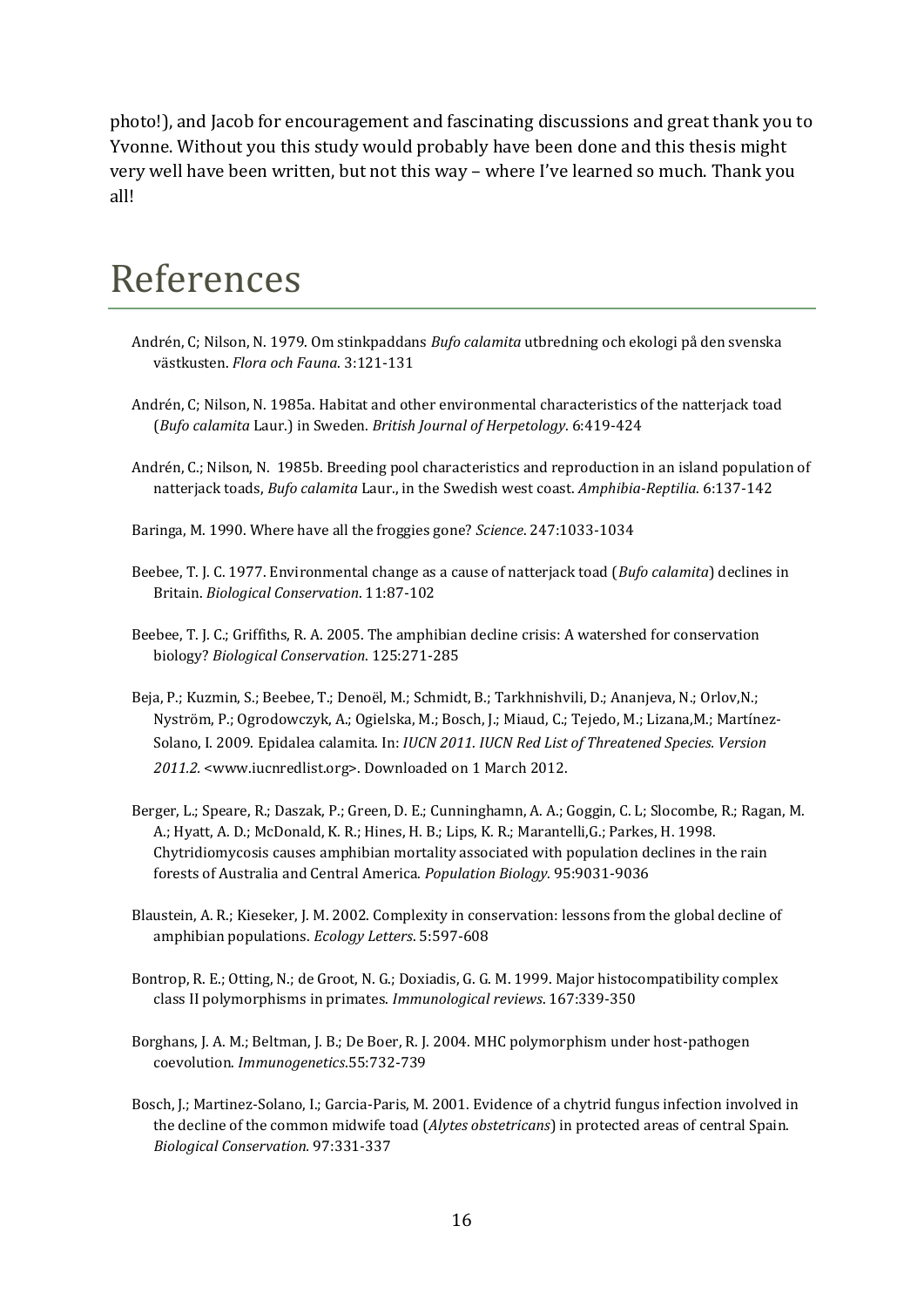- Bradford, D. F. 1991. Mass Mortality and Extinction in a High-Elevation Population of Rana muscosa. *Journal of Herpetology*. 25:174-177
- Brown, J. H.; Jardetzky, T. S.; Gorga, J. C.; Stern, L. J.; Urban, R. G.; Strominger, J. L.; Wiley, D. C. 1993. Three-dimensional structure of the human class II histocompatibility antigen HLA-DR1. *Nature*. 364:33-39
- Daszak, P.; Cunningham, A. A.; Hyatt, A. D. 2003 Infectious disease and amphibian population declines. *Diversity and Distributions*. 9:141-150
- De Boer, R. J.; Borghans, J. A. M.; van Boven, M.; Kesmir, C.; Weissing, F. J. 2004. Heterozygote advantage fails to explain the high degree of polymorphism of the MHC. *Immunogenetics*. 55:725-731
- Delport, W.; Poon, A. F.; Frost, S. D. W.; Kosakovsky Pond, S. L. 2010. Datamonkey: a suite of phylogenetic analysis tools for evolutionary biology. *Bioinformatics* []
- Doherty, P. C.; Zinkernagel, R. M. 1975. Enhance immunological surveillance in mice heterozygous at the H-2 gene complex. *Nature*. 256:50-52
- Excoffier, L.; Lischer, H. E. L.; 2010. Arlequin suite ver. 3.5: A new series of programs to perform population genetics analyses under Linux and Windows. *Molecular Ecology Resourses*. 10:564-567
- Hanselmann, R.; Rodriguez, A.; Lampo, M.; Fajardo-Ramos, L.; Aguirre, A. A.; Kilpatrick, A. M.; Rodriguez, J. P.; Daszak, P. 2004. Presence of an emerging pathogen of amphibians in introduced bullfrogs *Rana cetesbeiana* in Venezuela. *Biological Conservation*. 120:115-119
- Hauswaldt, J. S.; Stuckas, H.; Pfautsch, S.; Tiedemann, R. 2007. Molecular characterization of MHC class II in a nonmodel anuran species, the fire-bellied toad *Bombina bombina*. *Immunogenetics*. 59:479- 491
- Hedrick, P. W. 2001. Conservation genetics: Where are we now? *Trends in Ecology and Evolution.* 16: 629-636
- Hudson, R. R. and Kaplan, N. L. (1985). Statistical properties of the number of recombination events in the history of a sample of DNA sequences. *Genetics*. 111, 147-164
- James, T. Y.; Litvintseva, A. P.; Vilgalys, R.; Morgan, J. A. T.; Taylor, J. W.; Fischer, M. C.; Berger, L.; Weldon, C.; du Preez, L.; Longcore, J. E. 2009. Rapid global expansion of the fungal disease chytridiomycosis into declining and healthy amphibian populations. *PLoS Pathogens*. 5:1-12 e1000458
- Klein, J. 1986. *Natural History of the Major Histocompatibility Complex*. Wiley & Sons, New York.
- Kosakovsky Pond, S. L.; Frost, S. D. W. 2005a. Datamonkey: rapid detection of selective pressure on individual sites of codon alignments. *Bioinformatics* 21:2531-2533
- Kosakovsky Pond, S. L.; Frost, S. D. W. 2005b. Not so different after all: A comparison of methods for detecting amino acid sites under selection. *Molecular Biology and Evolution*. 22:1208-1222.
- Kosakovsky Pond, S. L.; Frost, S. D. W.; Muse, S. V. 2005. HyPhy: hypothesis testing uding phylogenies. *Bioinformatics*. 21:676-679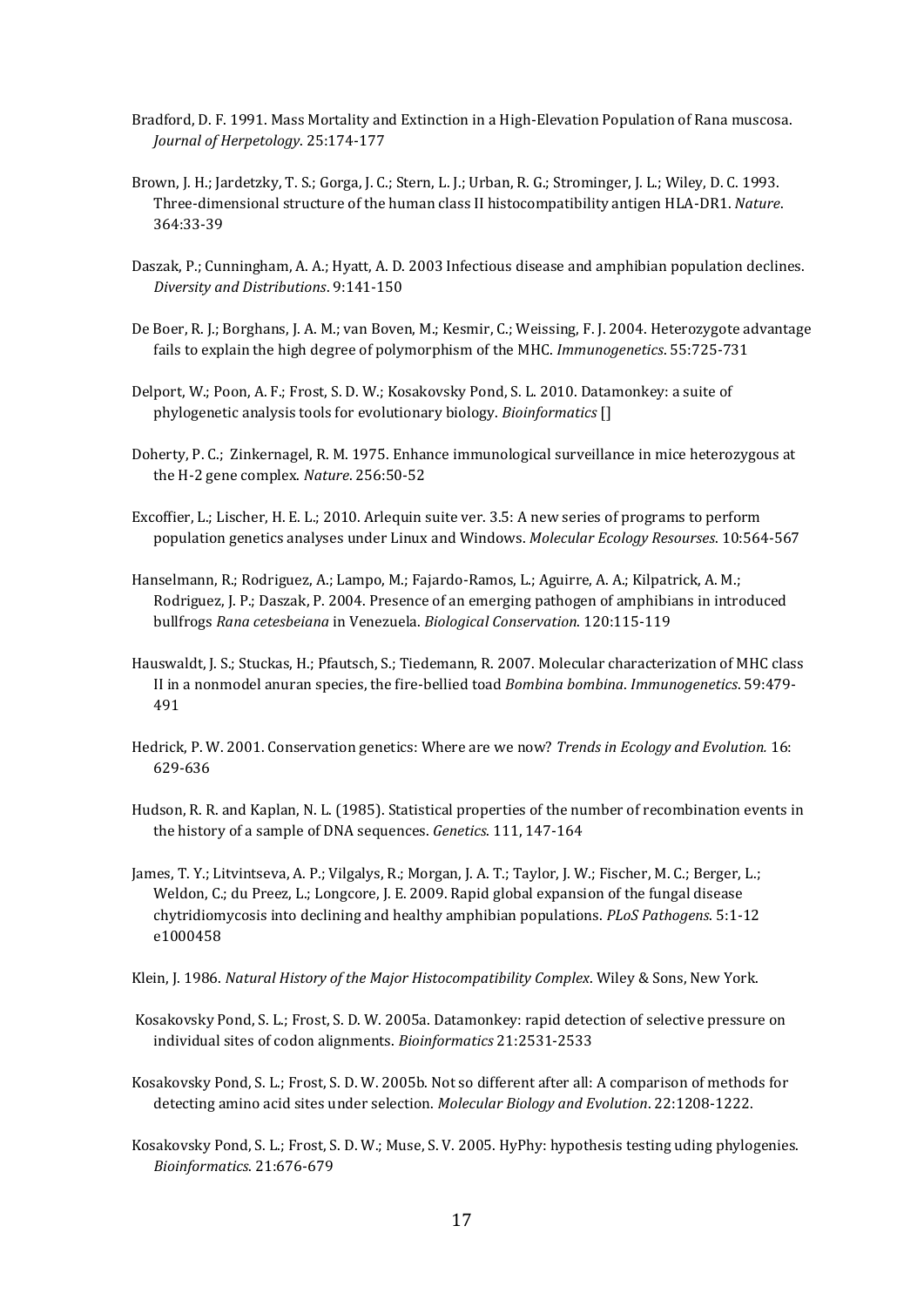- Laurance, W. F.; McDonald, K. R.; Speare, R. 1996. Epidemic Disease and the Catastrophic Decline of Australian Rain Forest Frogs. *Conservation Biology*. 10:406-413
- Librado, P.; Rozas, J. 2009. DnaS v5: A software for comprehensive analysis of DNA polymorphism data. *Bioinformatics*. 25:1451-1452
- Longcore, J. E.; Pessier, A. P.; Nichols, D. K. 1999. Batrachochytrium dendrobatidis gen. et sp. nov., a Chytrid Pathogenic to Amphibians. *Mycologia*. 91:219-227
- Lundquist, N.; Rudbeck, J. 2010. Status för grönfläckig padda (*Bufo viridis*) och strandpadda (*Bufo calamita*) på och kring golfbanorna på Falsterbonäset. *Lund: Lunds universitet. (Examensarbete inom bevarandebiologi. Ekologiska institutionen.)*
- Martinez-Solano, I.; Bosch, J.; Garcia-Paris, M. 2003. Demographic trends and community stability in a montane amphibian assemblage. *Conservation Biology*. 17:236-24
- May, S.; Beebee, T. J. C. 2009. Characterization of major histocompability complex class II alleles in the natterjack toad, *Bufo calamita*. *Conservation Genetic Resources*. 1:415-417
- May, S.; Zeisset, I.; Beebee, T. J. C. 2011. Larval fitness and immunogenetic diverstity in chytrid-infected and uninfected natterjack toad (*Bufo calamita*) populations. *Conservation Genetics*. 12:805-811
- Mendelson, J. R.; Lips, K. R.; Diffendorfer, J. E.; Gagliardo, R. W.; Rabb, G. B.; Collins, J. P.; Daszak, P.; Ibanez, R. D.; Zippel, K. C.; Stuart, S. N.; Gascon, C.; Da Silva, H. R.; Burrowes, P. A.; Lacy, R. C.; Bolanos, F.; Coloma, L. A.; Wright, K. M.; Wake, D. B. 2006. Response. *Science.* 314:1541-1542
- Meyer-Lucht, Y.; Sommer, S. 2009. Number of MHC alleles is related to parasite loads in natural populations of yellow necked mice, *Apodemus flavicollis. Evolutionary Ecology Research*. 11:1085- 1097
- Muths, E.; Corn, P. S.; Pessier, A. P.; Green, D. E. 2003. Evidence for disease-related amphibian decline in Colorado. *Biological Conservation*. 110:357-265
- van Oosterhout, C. 2009. A new theory of MHC evolution: beyong selection on the immune genes. *Provceedings of the Royal Society B.* 276:657-665
- Penn, D. J.; Potts, W. K. 1999. The evolution of mating preferences and histocompatibility complex gene. *American Naturalist*. 153:145-164
- Piertney, S. B.; Oliver, M. K. 2006. The evolutionary ecology of the major histocompatibility complex. *Heredity*. 96.7-21
- Pimenta, B. V. S.; Haddad, C. F. B.; Nascimento, L. B.; Cruz, C. A. G.; Pombal, J. P 2005. Comment on "Status and Trends of Amphibian Declines and Extinctions Worldwide" *Science.* 309:1999b
- Pounds, J. A.; Carnaval, A. C.; Puschendorf, R.; Haddad, C. F. B.; Masters, K. L. 2006a. Responding to Amphibian Loss. *Science*. 314:1541
- Pounds, J. A.; Bustamante, M. R.; Coloma, L. A.; Consuegra, J. A.; Fogden, M. P. L.; Foster, P. N.; La Marca, E.; Masters, K. L.; Merino-Viteri, A.; Puschendorf, R.; Ron, S. R.; Sánchez-Azofeifa, G. A.; Still, C. J.; Young, B. E. 2006b. Widespread amphibian extinction from epidemic disease driven by global warming. *Nature*. 439:161-167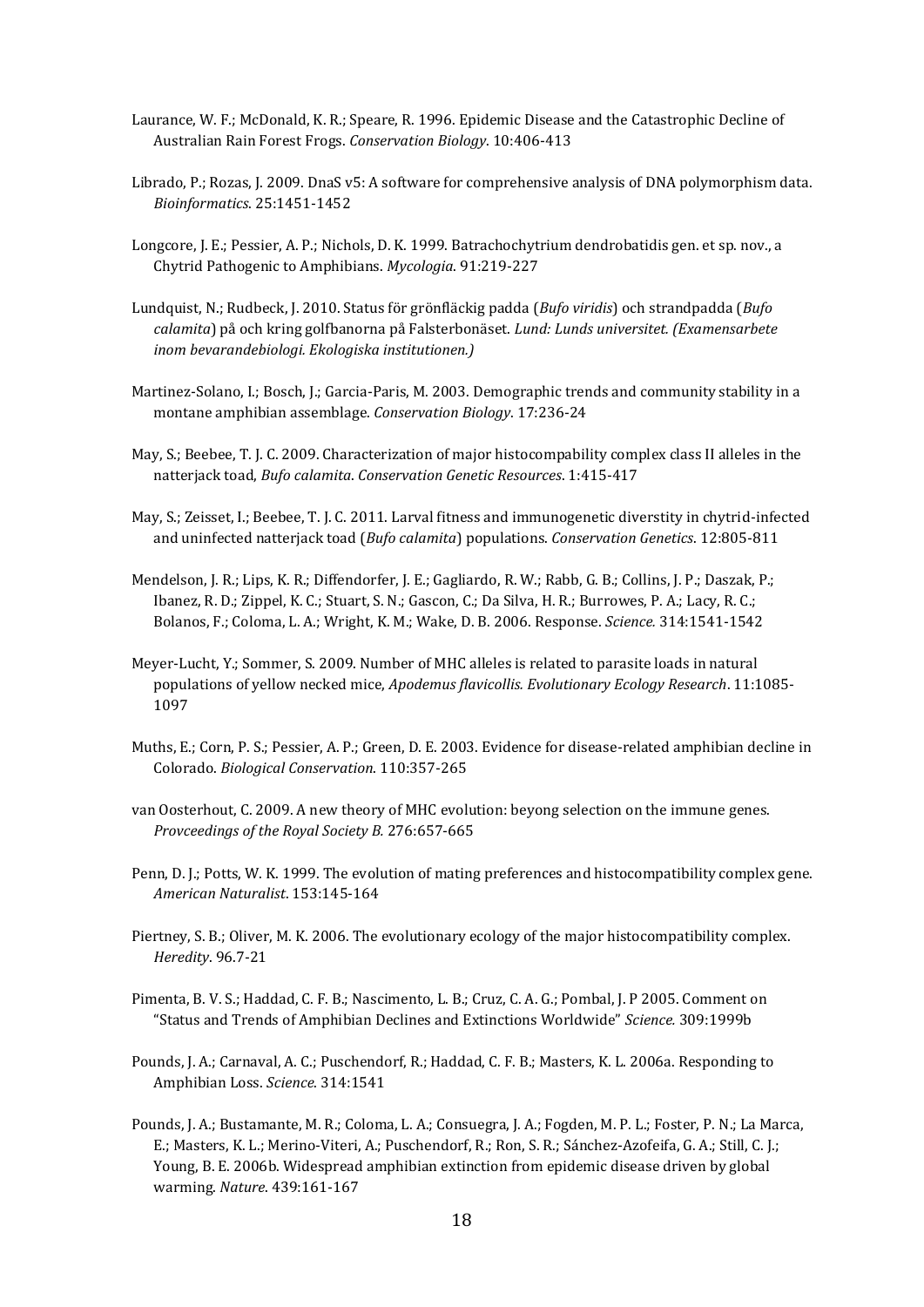- R Development Core Team. 2009. R: A language and environment for statistical computing. *R Foundation for Statistical Computing*. Vienna, Austrai. ISBN 3-900051-07-0[. http://www.R](http://www.r-project.org/)[project.org](http://www.r-project.org/)
- Richmond, J. Q.; Savage, A. E.; Zamudio, K. R.; Rosenblum, E. B. 2009. Toward Immunogenetic Studies of Amphibian Chytridiomycosis: Linking Innate and Acquired Immunity. *BioScience.* 59:311-320
- Rogell, B.; Thörngren, H.; Palm, S.; Laurila, A.; Höglund, J. 2010a. Genetic structure in peripheral populations of the natterjack toad, *Bufo calamita*, as revealed by AFLP. *Conservation Genetics.* 11:173-181
- Rogell, B.; Thörngren, H.; Laurila, A.; Höglund, J. 2010b. Fitness costs associated with low genetic variation are reduced in a harsher environment in amphibian island populations. *Conservation Genetics*. 11:489-496
- Savage, A. E.; Zamudio, K. R. 2011. MHC genotypes associate with resistance to a frog-killing fungus. *PNAS*. 108:16705-16710
- Savage, A. E.; Grismer, L. L.; Anuar, S.; Onn, C. K.; Grismer, J. L.; Quah, E.; Muin, M. A.; Ahmad, N.; Lenker, M.; Zamudio, K. R. 2012. First record of *Batrachochytrium dendrobatidis* infecting four frog families from Peninsular Malaysia. *EcoHealth.* 8:121-128
- Sherman, C. K.; Morton, M. L. 1993. Population Declines of Yosemite Toads in the Eastern Sierra Nevada of California. *Journal of Herpetology*. 27:186-198
- Sommer, S. 2005. The importance of immune gene variability (MHC) in evolutionary ecology and conservation. *Frontiers in Zoology*. 2:16 doi:10.1186/1742-9994-2-16
- Stuart, S. N.; Chanson, J. S.; Cox, N. A.; Young, B. E.; Rodrigues, A. S. L.; Fischman, D. L.; Waller, R. W. 2004. Status and Trends of Amphibian Declines and Extinctions Worldwide. *Science.* 306:1783- 1786
- Takahata, N.; Nei, M. 1990. Allelic genealogy under overdominant and frequency-dependet selection and polymorphism of major histocompatibility complex loci. *Genetics*. 124:967-978
- Tamura, K.; Peterson, D.; Peterson, N.; Stecher, G.; Nei, M.; Kumar, S. 2011. MEGA5:Molecular Evolutionary Genetics Analysis using Maximum Likelihood, Evolutionary Distance, and Maximum Parsimony Methods. *Molecular Biology and Evolution* (submitted).
- Tjernberg, M.; Ahlén, I, Andrén C. 2010. Grod- och kräldjur. In: *Rödlistade arter i Sverige*. Editor: Ulf Gärdenfors. 317-321
- Tong, J. C.; Bramson, J.; Kanduc, D.; Chow, S.; Sinha, A. A.; Ranganathan, S. 2006. Modeling the bound conformation of Pemphigus Vulgaris-associated peptides to MHC Class II DR and DQ alleles. Immunome Research. 2:1 doi:10.1186/1745-7580-2-1
- Voyles, J.; Young, S.; Berger, L.; Campbell, C.; Voyles, W. F.: Dinudom, A.; Cook, D.; Webb, R.; Alford, R. A.; Skerratt, L. F.; Speare, R. Pathogenesis of Chytridiomycosis, a Cause of Catastrophic Amphibian Declines*. Science.* 326:582-585